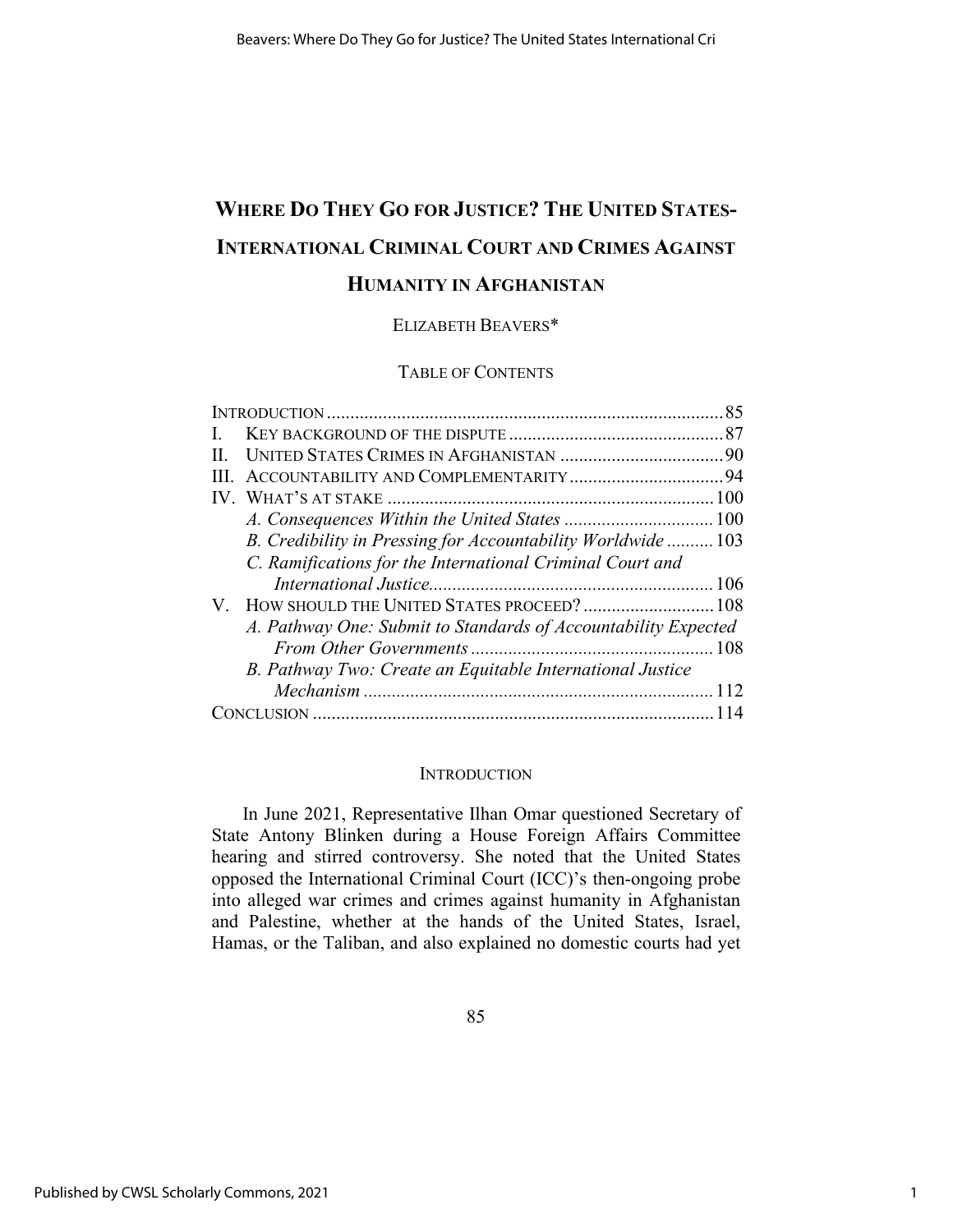taken up these matters. The Congresswoman asked Secretary Blinken: "Where do we think victims are supposed to go for justice?"<sup>[1](#page-1-0)</sup>

Representative Omar's comments launched several news cycles' worth of commentary, mostly featuring outrage by some who rejected what they perceived as false moral equivalence between inequivalent actors,<sup>[2](#page-1-1)</sup> followed by pushback to that backlash by many who saw the controversy as a product of bad-faith smears rooted in Islamophobia.[3](#page-1-2) However, most failed to identify the underlying context behind her question. Longstanding unresolved tensions exist between the United States and the ICC that most recently culminated in the Court launching an investigation into apparent war crimes and crimes against humanity committed by all parties to the conflict in Afghanistan, including the United States. However, the Court then backed away from that investigation after pressure from the United States. Even as this investigation stalled, the United States' unwillingness to face accountability for its own abuses or those of its powerful allies continued. Thus, even after the controversy became less visible in the press, Representative Omar's original question remained unanswered on the merits: where do the victims of these atrocities find justice?

This article will demonstrate that the outcome of the latest U.S.- ICC clash carries deep ramifications that span far beyond the case in question. At stake: the United States' self-assigned role as a leader

<span id="page-1-0"></span><sup>\*</sup> Elizabeth Beavers received her LLM. in National Security and International Human Rights Law from Georgetown University Law Center in 2021, and her J.D. from Regent University School of Law in 2012. She is a strategist and consultant in Washington, D.C. advising public interest advocacy organizations on issues of peace, security law, and policy. Beavers formerly held positions lobbying Congress and organizing grassroots activism around issues of national security and human rights at Indivisible, Amnesty International USA, and the Friends Committee on National Legislation (Quakers). Her analyses on these topics have been published in many outlets, including the New York Times, USA Today, Newsweek, and Reuters. Beavers is a member of the North Carolina State Bar.

<sup>1.</sup> Rep. Ilhan Omar (@Ilhan), TWITTER (June 7, 2021, 3:34 PM), [https://twitter.com/Ilhan/status/1401985884191404041.](https://twitter.com/Ilhan/status/1401985884191404041) 

<span id="page-1-1"></span><sup>2.</sup> Sarah Ferris, *Dem Leaders Seek To Deescalate Omar Drama,* POLITICO (June 10, 2021), [https://www.politico.com/news/2021/06/10/omar-back-under](https://www.politico.com/news/2021/06/10/omar-back-under-scrutiny-493055)[scrutiny-493055.](https://www.politico.com/news/2021/06/10/omar-back-under-scrutiny-493055) 

<span id="page-1-2"></span><sup>3</sup>*. Progressives Support Rep. Omar Against Bad-Faith Attacks*, WIN WITHOUT WAR (July 8, 2021), https://winwithoutwar.org/progressives-support-rep-omaragainst-bad-faith-attacks/.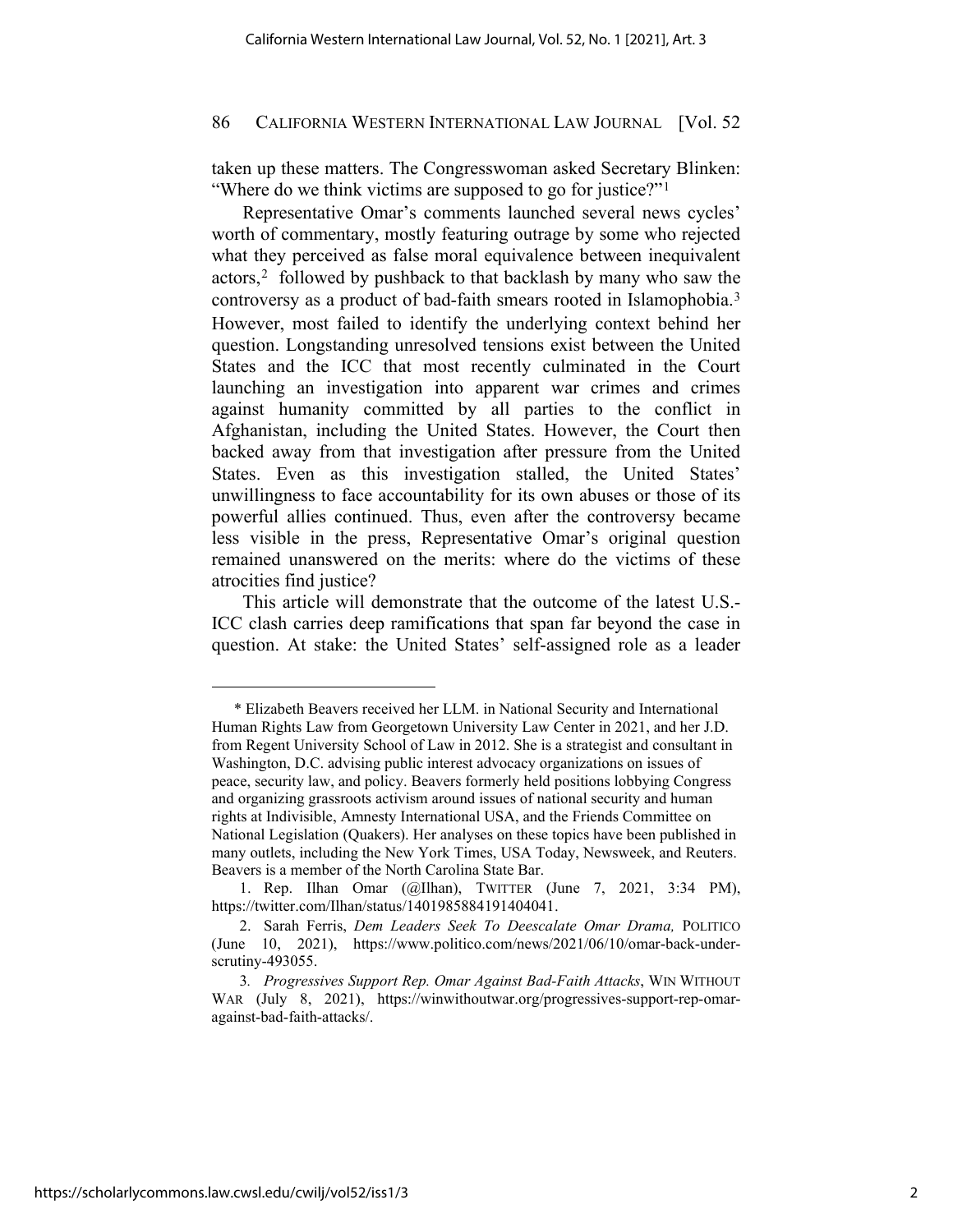defending human rights and the rule of law globally as well as the Court's legitimacy as an arbiter of justice. Part I of this paper first reviews the long history of U.S.-ICC tensions before turning to the specifics of the Court's aborted investigation of U.S. abuses in Afghanistan and the various legal implications of these abuses. Part II outlines accountability efforts already taken within the United States, including gaps in those efforts or areas where it is unclear what steps have been taken. Part III analyzes the high stakes in the aftermath of the U.S.-ICC dispute and recommends paths forward.

## <span id="page-2-4"></span><span id="page-2-3"></span>I. KEY BACKGROUND OF THE DISPUTE

Soon after taking office, the Biden administration revoked Executive Order 13928, a measure enacted by the former Trump administration that had placed economic sanctions and travel restrictions on the ICC's prosecutor and her senior aide.<sup>[4](#page-2-0)</sup> The Trump administration enacted measures in retaliation of the prosecutor's efforts to investigate apparent war crimes and crimes against humanity committed by the United States in Afghanistan in a blatant attack on the Court and international organizations in general.<sup>[5](#page-2-1)</sup>

Executive Order 13928 was the latest, but not the first flashpoint in tensions between the Court and the United States. No U.S. administration has ever supported ratification of the Rome Statute governing the International Criminal Court. The Clinton administration signed, but did not ratify, the Rome Statute, which signaled tacit support from the United States and a commitment not to work in opposition of the agreement's object and purpose. Nevertheless, the U.S. refrained from begin placed under the scope of the Court's jurisdiction.[6](#page-2-2) 

<span id="page-2-0"></span><sup>4.</sup> Press Release Antony Blinken, Secretary of State, Ending Sanctions and Visa Restrictions against Personnel of the International Criminal Court, (April 2, 2021), [https://www.state.gov/ending-sanctions-and-visa-restrictions-against](https://www.state.gov/ending-sanctions-and-visa-restrictions-against-personnel-of-the-international-criminal-court/)[personnel-of-the-international-criminal-court/.](https://www.state.gov/ending-sanctions-and-visa-restrictions-against-personnel-of-the-international-criminal-court/) 

<span id="page-2-1"></span><sup>5.</sup> John Bolton, *Remarks before the Federalist Society on the International Criminal Court*, JUST SECURITY (Sept. 10, 2018), [https://www.justsecurity.org/](https://www.justsecurity.org/60674/national-security-adviser-john-bolton-remarks-international-criminal-court/) [60674/national-security-adviser-john-bolton-remarks-international-criminal-court/.](https://www.justsecurity.org/60674/national-security-adviser-john-bolton-remarks-international-criminal-court/)

<span id="page-2-2"></span><sup>6.</sup> William J. Clinton, *Statement on the Rome Treaty on the International Criminal Court*, GOV. INFO. (Dec. 31, 2000), [https://www.govinfo.gov/](https://www.govinfo.gov/content/pkg/WCPD-2001-01-08/pdf/WCPD-2001-01-08-Pg4.pdf) [content/pkg/WCPD-2001-01-08/pdf/WCPD-2001-01-08-Pg4.pdf.](https://www.govinfo.gov/content/pkg/WCPD-2001-01-08/pdf/WCPD-2001-01-08-Pg4.pdf)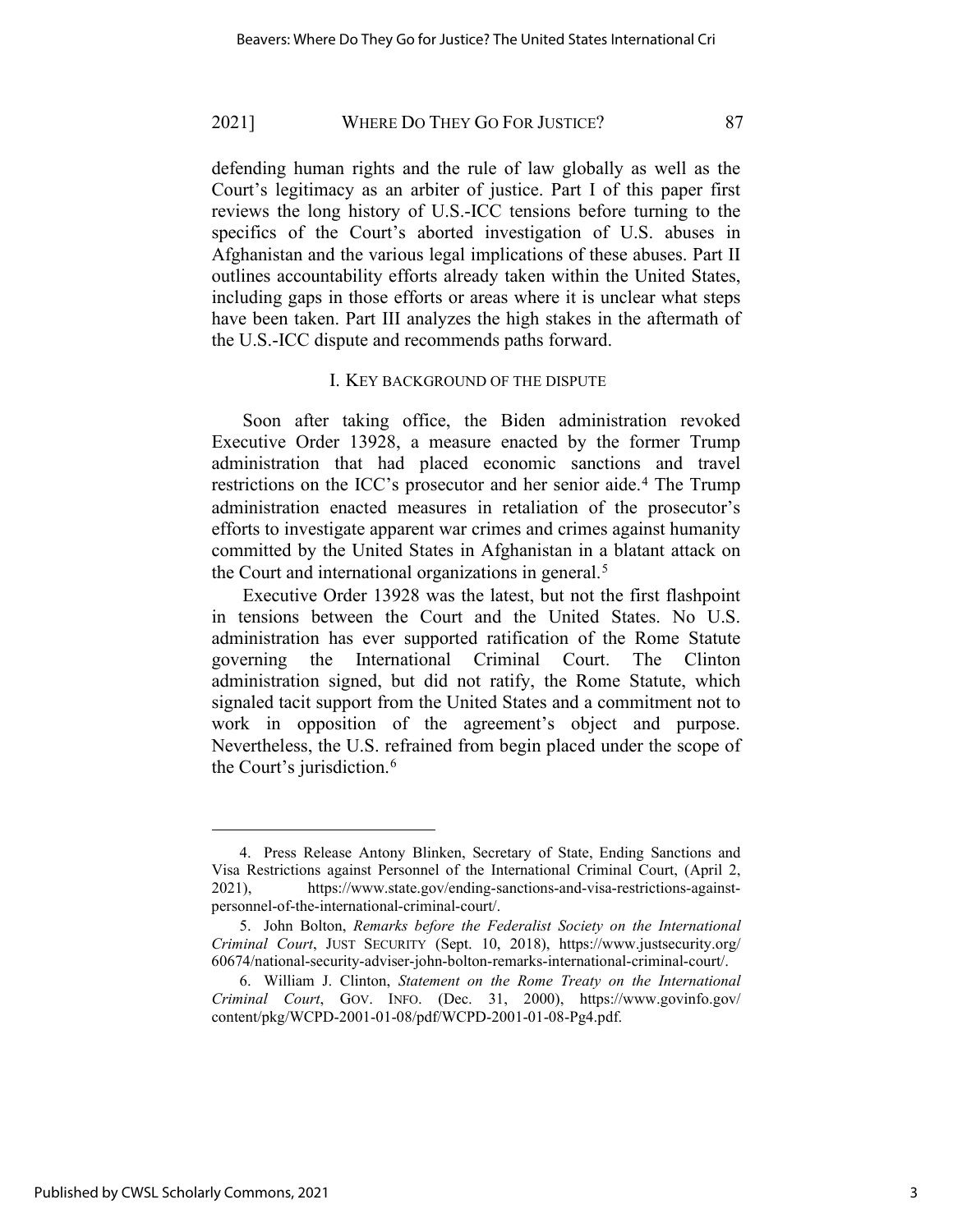In a dramatic turn, the George W. Bush administration, led in its efforts at the time by then—U.N. Ambassador John Bolton, announced an un-signing of the former Clinton administration's Rome Statute signature.<sup>[7](#page-3-0)</sup> More aggressively, the George W. Bush administration negotiated bilateral treaties with multiple countries by leveraging foreign aid in an effort to secure immunity for U.S. personnel in those countries.[8](#page-3-1) One of the more bizarre turns in the long-running U.S.-ICC conflict was the American Service Members Protection Act of 2002, more colloquially known as the "Hague Invasion Act."[9](#page-3-2) This statute, which remains in effect as of this writing, triggered an authorization of military force in response to any detention of U.S. or allied personnel by the Court and barred any cooperation in the Court's investigations.

<span id="page-3-4"></span>Paradoxically, instances of synergy have existed between the Court and the United States. American negotiators involved themselves deeply in the process of developing the Court and its procedures from the earliest phases of the project. The U.S. government even explicitly supported referral of certain cases to the Court, such as for the Darfur genocide or crimes by the Lord's Resistance Army. The U.S. government also consistently voiced broad support for accountability for international atrocities.<sup>[10](#page-3-3)</sup>

<span id="page-3-5"></span>Although the United States refused to become a member state of the International Criminal Court, the Court nonetheless asserted jurisdiction over the State for its conduct in Afghanistan. However,

<span id="page-3-0"></span><sup>7.</sup> John R. Bolton, International Criminal Court: Letter to UN Secretary General Kofi Annan, U.S. DEP'T OF STATE ARCHIVE (May 6, 2002), [https://2001-](https://2001-2009.state.gov/r/pa/prs/ps/2002/9968.htm) [2009.state.gov/r/pa/prs/ps/2002/9968.htm.](https://2001-2009.state.gov/r/pa/prs/ps/2002/9968.htm)

<span id="page-3-1"></span><sup>8.</sup> Stephen Pomper, *The Int'l Criminal Court's Case against the United States in Afghanistan: How it happened and what the future holds*, JUST SECURITY (Nov. 13, 2017), [https://www.justsecurity.org/46990/international-criminal-courts-case-u](https://www.justsecurity.org/46990/international-criminal-courts-case-u-s-afghanistan-happened-future-holds/)[s-afghanistan-happened-future-holds/.](https://www.justsecurity.org/46990/international-criminal-courts-case-u-s-afghanistan-happened-future-holds/)

<span id="page-3-2"></span><sup>9.</sup> American Servicemembers Protection Act, Pub. L. No. 107-206 (Aug. 2, 2002) [hereinafter "ASPA"].

<span id="page-3-3"></span><sup>10</sup>*. See, e.g., The International Criminal Court and the United States*, HUM. RTS. WATCH (Sep. 2, 2020, 12:00 AM), [https://www.hrw.org/news/2020/09/02/qa](https://www.hrw.org/news/2020/09/02/qa-international-criminal-court-and-united-states)[international-criminal-court-and-united-states;](https://www.hrw.org/news/2020/09/02/qa-international-criminal-court-and-united-states) AMERICAN SOCIETY OF INTERNATIONAL LAW, TASK FORCE ON POLICY OPTIONS FOR U.S. ENGAGEMENT WITH THE ICC (April 2021), [https://www.asil-us-icc-task-force.org/uploads/2021-](https://www.asil-us-icc-task-force.org/uploads/2021-ASIL-Task-Force-Report-on-US-ICC-Engagement-FINAL.pdf) [ASIL-Task-Force-Report-on-US-ICC-Engagement-FINAL.pdf;](https://www.asil-us-icc-task-force.org/uploads/2021-ASIL-Task-Force-Report-on-US-ICC-Engagement-FINAL.pdf) Jane Stromseth, *The United States and the International Criminal Court: Why Undermining the ICC Undercuts U.S. Interests*, 47 GEORGIA J. OF INT'L AND COMP. L. 639 (2019).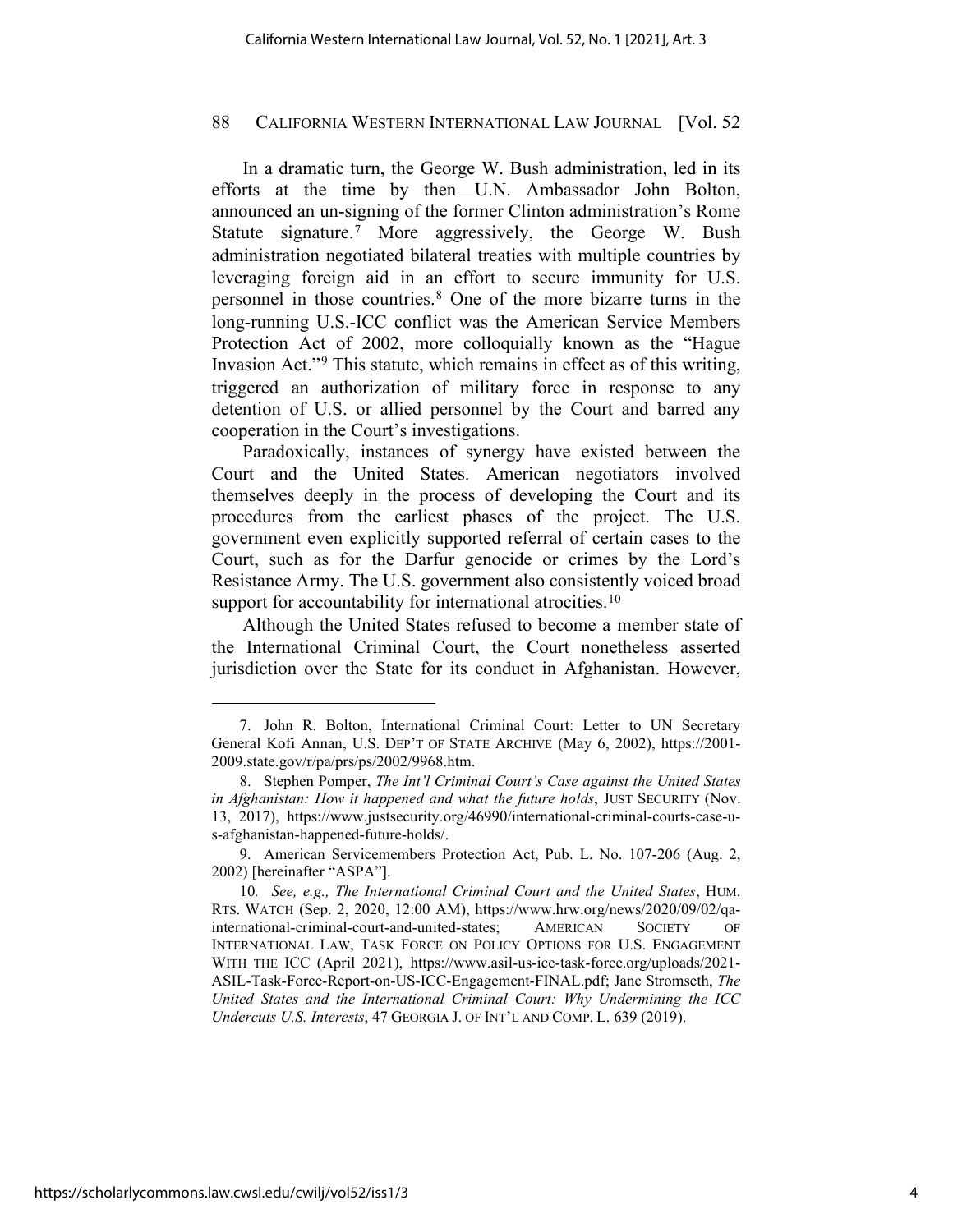per the Rome Statute, the Court's jurisdiction had several limitations. First, only a small list of crimes were subject to investigation and prosecution by the Court: war crimes, crimes against humanity, and genocide.[11](#page-4-0) Within these contours, further limitations existed on the cases taken up by the Court.

<span id="page-4-7"></span>A matter can come before the Court in one of three ways: upon referral by a member state, by referral from the United Nations Security Council, or upon the Prosecutor's own initiation, known as *proprio motu* authority, with approval of a Pre-Trial Chamber.<sup>[12](#page-4-1)</sup> Situations taken up by the Court through state referral or *proprio motu* channels must have occurred on the territory of or by the nationals of a member state.[13](#page-4-2) From there, the Prosecutor applies another screen to assess the case's gravity and complementarity. A gravity review entails an assessment of the scope and impact of the crimes.

"Complementarity" refers to the principle that the Court may not proceed if the state with jurisdiction is pursuing its own genuine investigations or prosecutions.[14](#page-4-3) The final screen applied to potential cases is the Court must find that pursuing the case would serve the "interests of justice."<sup>[15](#page-4-4)</sup>

Afghanistan ratified the Rome Statute and became a member state of the Court in 2003.[16](#page-4-5) In 2007, the Prosecutor initiated a preliminary examination into crimes committed in Afghanistan by all parties to the conflict and, a decade later, requested authority from the Pre-Trial Chamber to initiate a formal investigation.<sup>[17](#page-4-6)</sup> Although the Pre-Trial Chamber initially declined to authorize, the Appeals Chamber

<span id="page-4-0"></span><sup>11.</sup> Rome Statute of the International Criminal Court, United Nations Diplomatic Conference of Plenipotentiaries on the Establishment of an International Criminal Court, July 17, 1998, U.N. Doc. A/CONF. 183/9 (1998), 2187 U.N.T.S. 90 (1998), at art. 5-85-8 [hereinafter Rome Statute].

<span id="page-4-2"></span><span id="page-4-1"></span><sup>12.</sup> BETH VAN SCHAACK AND RONALD C. SLYE, INTERNATIONAL CRIMINAL LAW AND ITS ENFORCEMENT 3-12 (2015).

<sup>13</sup>*. Id.*

<sup>14</sup>*. Id.*

<sup>15</sup>*. Id.*

<span id="page-4-5"></span><span id="page-4-4"></span><span id="page-4-3"></span><sup>16.</sup> INTERNATIONAL CRIMINAL COURT, STATE PARTIES TO THE ROME STATUTE (2004), [https://asp.icc-cpi.int/en\\_menus/asp/states%20parties/asian%20states/Pages/](https://asp.icc-cpi.int/en_menus/asp/states%20parties/asian%20states/Pages/afghanistan.aspx) [afghanistan.aspx.](https://asp.icc-cpi.int/en_menus/asp/states%20parties/asian%20states/Pages/afghanistan.aspx)

<span id="page-4-6"></span><sup>17.</sup> CENTER FOR CONSTITUTIONAL RIGHTS, ACCOUNTABILITY FOR INTERNATIONAL CRIMES IN AFGHANISTAN (April 5, 2021), [https://ccrjustice.org/](https://ccrjustice.org/home/what-we-do/our-cases/accountability-international-crimes-afghanistan) [home/what-we-do/our-cases/accountability-international-crimes-afghanistan.](https://ccrjustice.org/home/what-we-do/our-cases/accountability-international-crimes-afghanistan)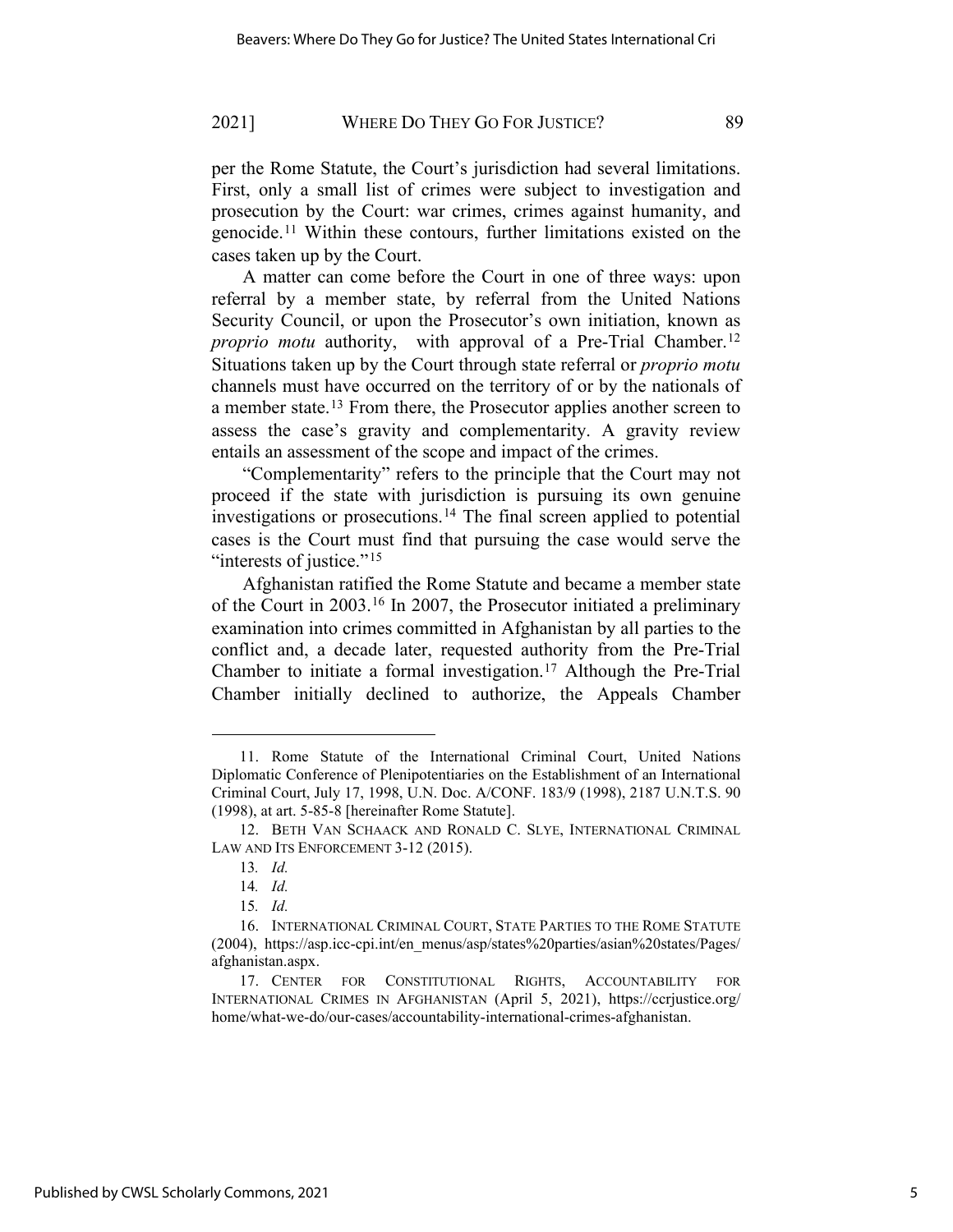reversed the decision and paved the way for the formal investigation to begin in March 2020.[18](#page-5-0)

The United States continued to insist that, as a non-member of the Court, its personnel could not be subjected to its jurisdiction.[19](#page-5-1) In September 2021, the new Prosecutor Karim A.A. Khan announced that he would move away from investigating any crimes in Afghanistan besides those committed by the Taliban and the armed group known as Islamic State-Khorasan Province.[20](#page-5-2) Effectively, this announcement meant the ICC succumbed to U.S. pressure and would cease investigating U.S. crimes. This development only reinforced the question of if, and how, the U.S. could ever be held to account for its crimes in Afghanistan.

## II. UNITED STATES CRIMES IN AFGHANISTAN

The question of who has the power to secure justice, and how that justice will be secured, is more than a legal or academic exercise. There are real victims and survivors whose lives and well-being depend on the answer. In the case of crimes committed by U.S. personnel in Afghanistan, it is important to note that there is no full, official accounting of what happened. However, there is publicly available information which this article relies upon that provides pieces in the overall puzzle in the form of declassified government documents, journalism, non-criminal investigations, and reports by non-governmental organizations.

The United States' Central Intelligence Agency (CIA) operated a program facilitating rendition, detention, enforced disappearances, secret detention, and torture in a network of overseas "black sites" from 2002 to 2009.[21](#page-5-3) In these sites, men were subjected to cruel and

<span id="page-5-3"></span>21. SENATE SELECT COMMITTEE ON INTELLIGENCE, COMMITTEE STUDY OF THE CENTRAL INTELLIGENCE AGENCY 'S DETENTION AND INTERROGATION PROGRAM, EXECUTIVE SUMMARY, 178 (Dec. 3, 2014), [https://www.feinstein.senate.gov/public/\\_cache/files/7/c/7c85429a-ec38-4bb5-968f-](https://www.feinstein.senate.gov/public/_cache/files/7/c/7c85429a-ec38-4bb5-968f-289799bf6d0e/D87288C34A6D9FF736F9459ABCF83210.sscistudy1.pdf)

<span id="page-5-4"></span><sup>18</sup>*. Id.*

<sup>19.</sup> Blinken, *supra* note [4.](#page-2-3)

<span id="page-5-2"></span><span id="page-5-1"></span><span id="page-5-0"></span><sup>20.</sup> Statement of the Prosecutor of the International Criminal Court, Karim A. A. Khan QC, following the application for an expedited order under article 18(2) seeking authorization to resume investigations in the Situation in Afghanistan (September 27, 2021), https://www.icc-cpi.int/Pages/item.aspx?name=2021-09-27 otp-statement-afghanistan.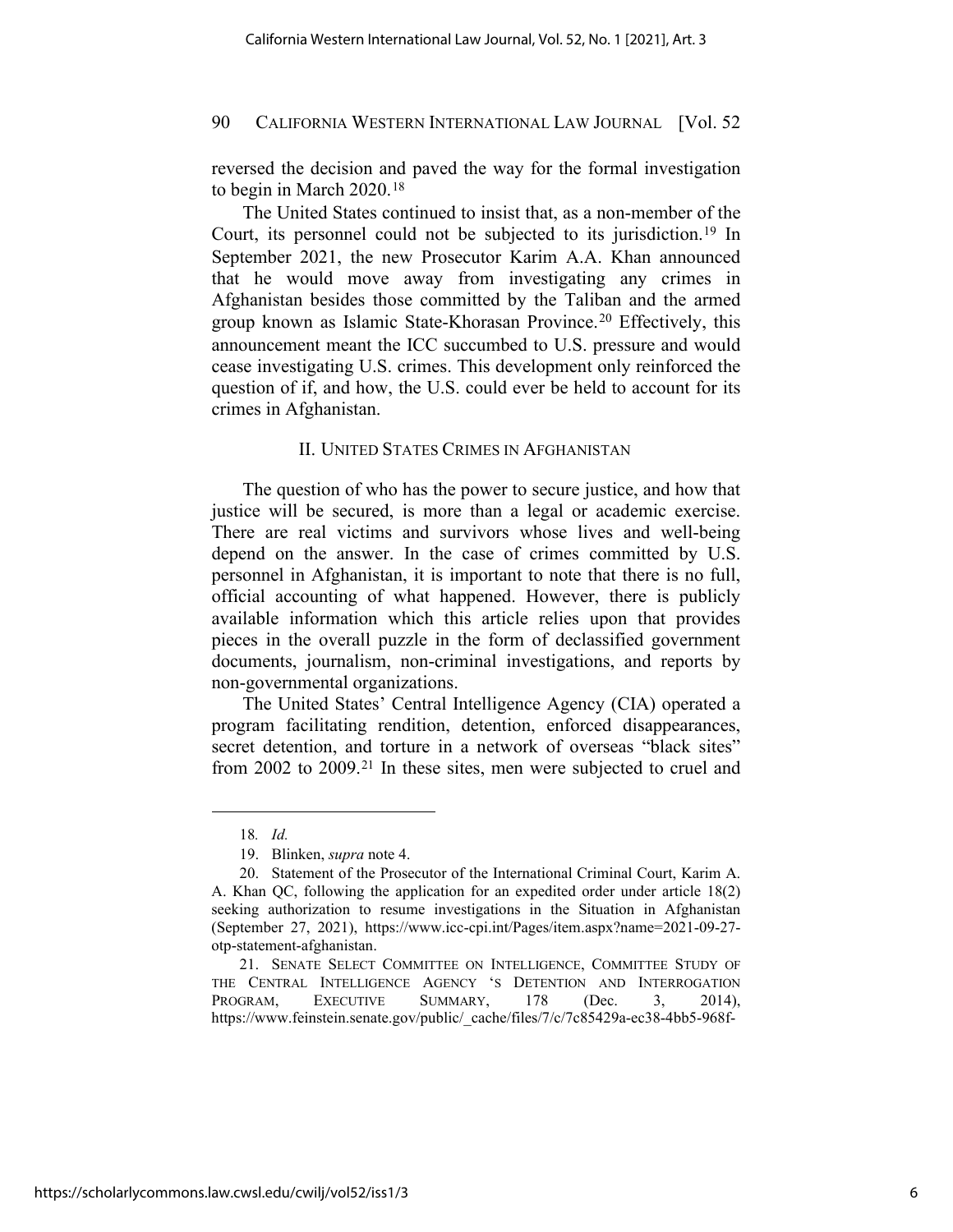gruesome abuses. Most of the American public's understanding of U.S. torture seems to revolve around "waterboarding," a practice simulating the excruciating experience of drowning.<sup>[22](#page-6-0)</sup> Indeed, one detainee in the program appeared to be broken down by the tactic to the extent that he automatically began walking to the waterboard and lying down when interrogators would snap their fingers.<sup>[23](#page-6-1)</sup> After one session in which he hysterically pleaded for mercy, he became unresponsive and required medical intervention.<sup>[24](#page-6-2)</sup> The abuse was much more complicated and widespread than just the waterboarding sessions. Extreme sleep deprivation, beatings, confinement in coffin-like spaces, mock executions, and stress positions were common.<sup>[25](#page-6-3)</sup> Many who survived the black sites now live with life-long consequences, including severe mental illness such as paranoia and psychosis.[26](#page-6-4)

Specific to what happened in Afghanistan, it appears there were at least four black sites in the country.[27](#page-6-5) One infamous location known as the Salt Pit was described by an interrogator as "the closest thing he had seen to a dungeon," and explained to the Senate Intelligence Committee in a partially-declassified report:

<span id="page-6-6"></span>[T]he windows at Detention Site Cobalt [the Salt Pit] were blacked out and detainees were kept in total darkness. The [redacted] guards monitored detainees using headlamps and loud music was played constantly in the facility. While in their cells, detainees were shackled to the wall and given buckets for human waste. Four of the twenty cells at the facility included a bar across the top of the cell. Later reports describe detainees being shackled to the bar with

[<sup>289799</sup>bf6d0e/D87288C34A6D9FF736F9459ABCF83210.sscistudy1.pdf](https://www.feinstein.senate.gov/public/_cache/files/7/c/7c85429a-ec38-4bb5-968f-289799bf6d0e/D87288C34A6D9FF736F9459ABCF83210.sscistudy1.pdf) [hereinafter Torture Report].

<span id="page-6-1"></span><span id="page-6-0"></span><sup>22.</sup> Eric Wiener, *Waterboarding: A Tortured History*, NPR (Nov. 3, 2007), [https://www.npr.org/2007/11/03/15886834/waterboarding-a-tortured-history.](https://www.npr.org/2007/11/03/15886834/waterboarding-a-tortured-history)

<sup>23.</sup> Torture Report, *supra* note [21,](#page-5-4) at 43.

<sup>24</sup>*. Id.*

<sup>25</sup>*. Id.*

<span id="page-6-4"></span><span id="page-6-3"></span><span id="page-6-2"></span><sup>26.</sup> Matt Apuzzo, Sheri Fink and James Risen, *How U.S. Torture Left a Legacy of Damaged Minds*, N.Y. TIMES (Oct. 8, 2016), [https://www.nytimes.com/](https://www.nytimes.com/2016/10/09/world/cia-torture-guantanamo-bay.html) [2016/10/09/world/cia-torture-guantanamo-bay.html.](https://www.nytimes.com/2016/10/09/world/cia-torture-guantanamo-bay.html)

<span id="page-6-5"></span><sup>27.</sup> Amnesty Int'l, *USA: Crimes and impunity: Full Senate Committee report on CIA secret detentions must be released, and accountability for crimes under International law ensured,* AMR 51/1432/2015 (Apr. 2015), [https://www.amnesty.](https://www.amnesty.org/en/documents/amr51/1432/2015/en/) [org/en/documents/amr51/1432/2015/en/](https://www.amnesty.org/en/documents/amr51/1432/2015/en/) [hereinafter *CIA Secret Detentions*].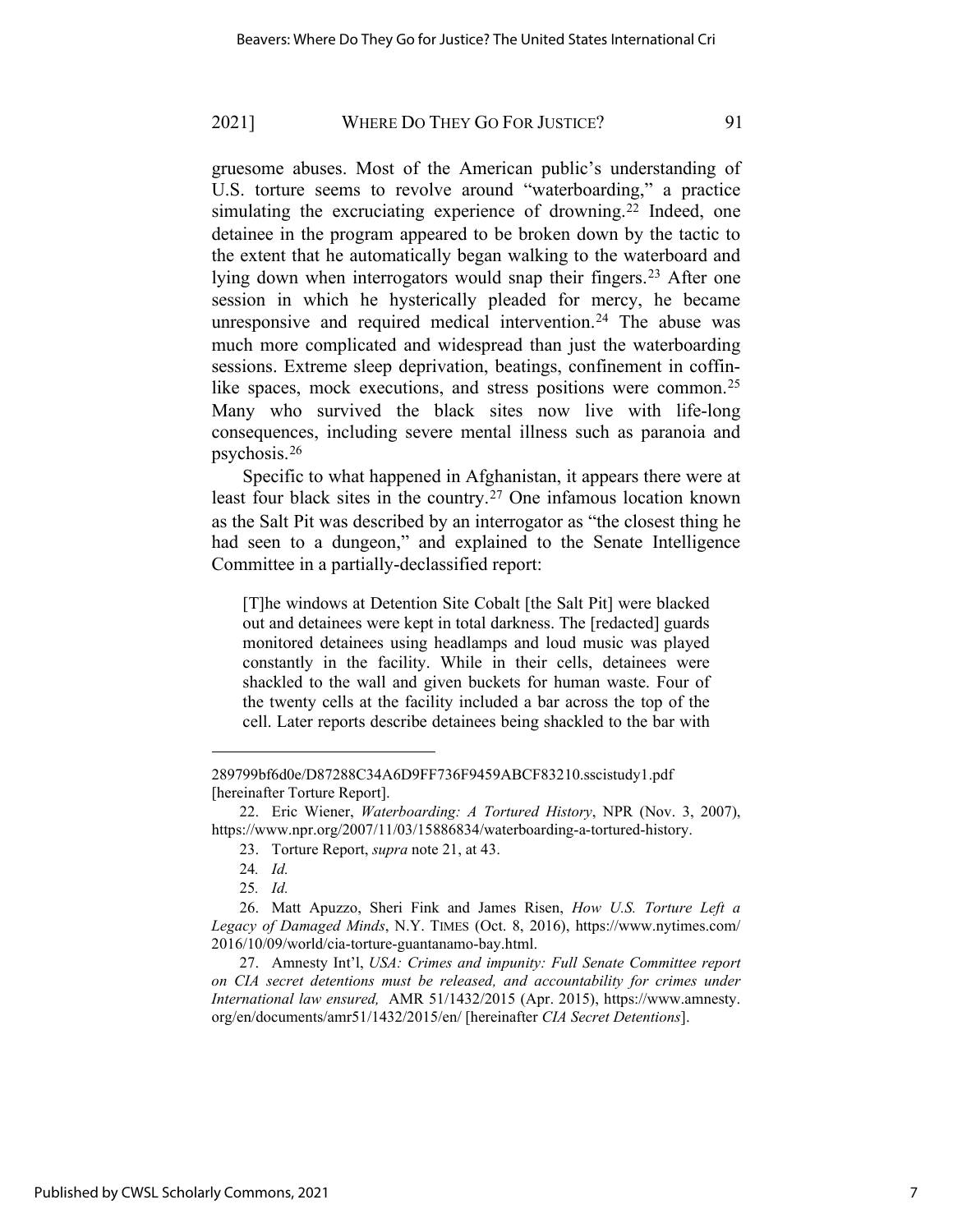their hands above their heads, forcing them to stand, and therefore not allowing them to sleep.[28](#page-7-0) 

At least one detainee's imprisonment at the Salt Pit was hidden from the International Committee of the Red Cross.[29](#page-7-1)

In the Salt Pit and elsewhere in Afghanistan's black sites, detainees were chained to the ceiling clad only in diapers and left that way for days or weeks.<sup>[30](#page-7-2)</sup> Some were prevented from sleeping for days and experienced hallucinations as a result.<sup>[31](#page-7-3)</sup> Many began to behave like dogs in a kennel, cowering when their cell doors were opened.<sup>[32](#page-7-4)</sup> One detainee was "hung by his wrists from a bar above his head with his toes just reaching the floor (the so-called 'strappado' position).<sup>[33](#page-7-5)</sup> This, he says, was like being stretched on a medieval rack and was 'so painful that no one put in this position could stand it for even a moment.' He would be left there for six to eight hours before being brought back for further interrogation."[34](#page-7-6)

Another man named Gul Rahman died of hypothermia after interrogators doused him in cold water and chained him half-naked to the concrete floor overnight.[35](#page-7-7) His family still has not been able to get information from the U.S. government about what happened to his body.[36](#page-7-8) Still, others were subjected to humiliating nudity and sexual assault including penetration with foreign objects.[37](#page-7-9) One man was submitted to sexual assault with such "excessive force" that he

34*. Id.*

36*. Id.*

<sup>28.</sup> Torture Report, *supra* note [21,](#page-5-4) at 49.

<sup>29.</sup> *CIA Secret Detentions*, *supra* not[e 27,](#page-6-6) at 56.

<span id="page-7-2"></span><span id="page-7-1"></span><span id="page-7-0"></span><sup>30.</sup> THE CONSTITUTION PROJECT, THE REPORT OF THE CONSTITUTION PROJECT'S TASK FORCE ON DETAINEE TREATMENT 73 (Apr. 2013), [https://](https://detaineetaskforce.org/pdf/Full-Report.pdf) [detaineetaskforce.org/pdf/Full-Report.pdf.](https://detaineetaskforce.org/pdf/Full-Report.pdf)

<sup>31.</sup> *CIA Secret Detentions, supra* note [27,](#page-6-6) at 32.

<sup>32.</sup> Torture Report, *supra* note [21,](#page-5-4) at 50, n. 240.

<span id="page-7-5"></span><span id="page-7-4"></span><span id="page-7-3"></span><sup>33.</sup> RENDITION PROJECT, *CIA Prisoners, Hassan Bin Attash*, [https://www.](https://www.therenditionproject.org.uk/prisoners/hassan-binattash.html) [therenditionproject.org.uk/prisoners/hassan-binattash.html#](https://www.therenditionproject.org.uk/prisoners/hassan-binattash.html) (last visited Nov. 29, 2021).

<span id="page-7-9"></span><span id="page-7-8"></span><span id="page-7-7"></span><span id="page-7-6"></span><sup>35.</sup> Hajira Hematyara, *The CIA killed my father. What did they do with his body?* WASH. POST (Nov. 30, 2018), [https://www.washingtonpost.com/opinions/the](https://www.washingtonpost.com/opinions/the-cia-killed-my-father-what-did-they-do-with-his-body/2018/11/30/f743ba66-ed08-11e8-96d4-0d23f2aaad09_story.html)[cia-killed-my-father-what-did-they-do-with-his-body/2018/11/30/f743ba66-ed08-](https://www.washingtonpost.com/opinions/the-cia-killed-my-father-what-did-they-do-with-his-body/2018/11/30/f743ba66-ed08-11e8-96d4-0d23f2aaad09_story.html) [11e8-96d4-0d23f2aaad09\\_story.html.](https://www.washingtonpost.com/opinions/the-cia-killed-my-father-what-did-they-do-with-his-body/2018/11/30/f743ba66-ed08-11e8-96d4-0d23f2aaad09_story.html) 

<sup>37.</sup> Torture Report, *supra* not[e 21,](#page-5-4) at 100, n. 584.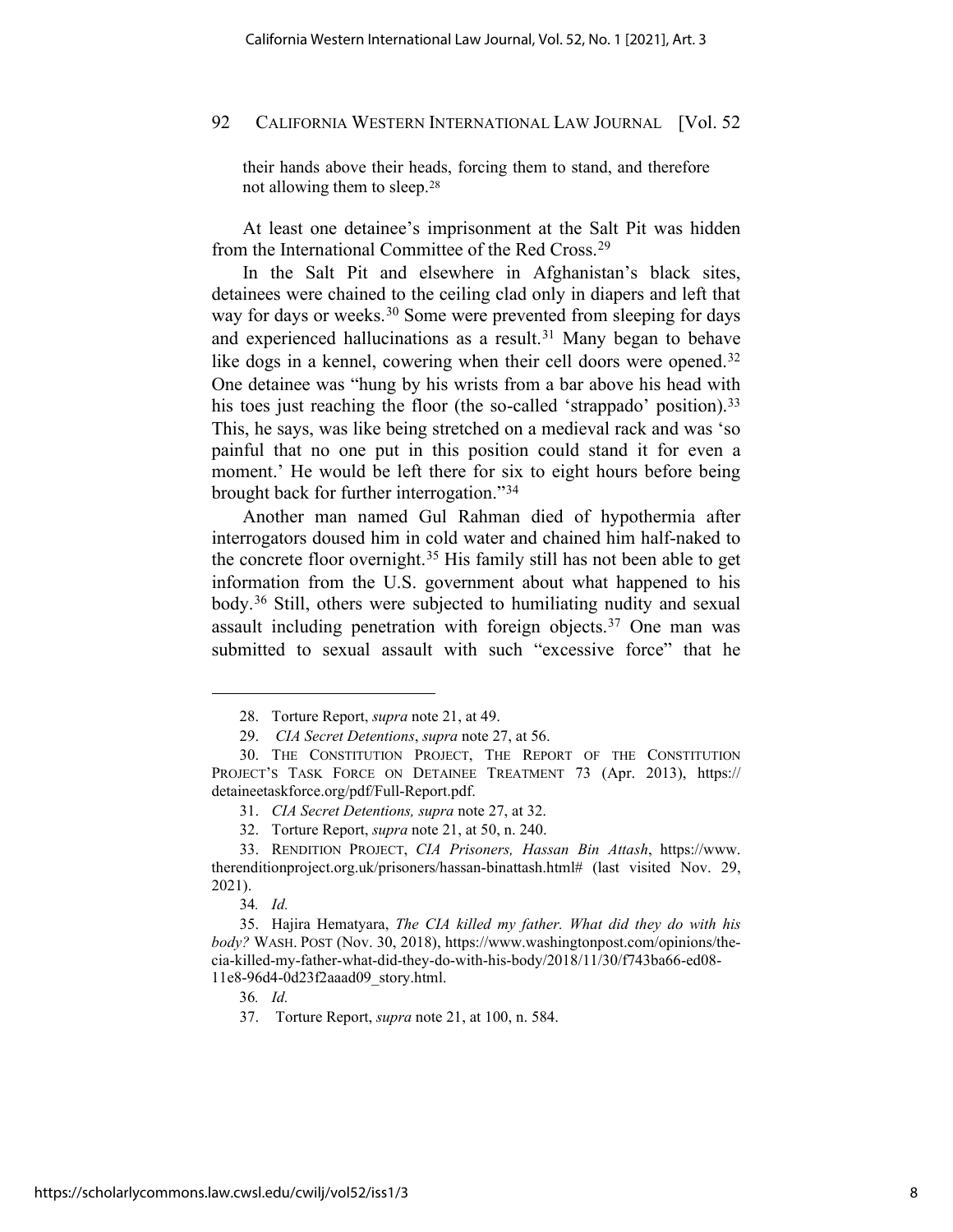continues to suffer from rectal prolapse.[38](#page-8-0) These are the known abuses, but Senate investigators warned the "full details of the CIA interrogations there remain largely unknown" because "multiple uses of sleep deprivation, required [forced] standing, loud music, sensory deprivation, extended isolation, reduced quantity and quality of food, nudity, and 'rough treatment' of CIA detainees" in Afghanistan went undocumented.[39](#page-8-1)

The Rome Statute identifies torture as a crime against humanity $40$ and a war crime,<sup>[41](#page-8-3)</sup> and defines it as "the intentional infliction of severe pain or suffering, whether physical or mental, upon a person in the custody or under the control of the accused."[42](#page-8-4) Of course, the applicability of the Rome Statute to U.S. behaviors remains a subject of intense dispute between the parties. But even setting the Rome Statute aside and looking purely at international agreements that the U.S. has willingly ratified, torture is overwhelmingly, clearly, and indisputably a grave crime.[43](#page-8-5)

The Convention against Torture and other Cruel, Inhuman, or Degrading Treatment or Punishment (CAT) affirms in Article 2 that the prohibition on torture cannot be derogated from under any circumstances,[44](#page-8-6) and the United States signed the treaty in 1988 and ratified it in 1992.[45](#page-8-7) The International Convention on Civil and Political Rights, which the United States signed in 1977 and ratified in 1992,[46](#page-8-8) prohibits torture in Article 7.[47](#page-8-9) Common Article 3 of the

<sup>38.</sup> *Id*.

<sup>39</sup>*. Id*. at 51.

<span id="page-8-2"></span><span id="page-8-1"></span><span id="page-8-0"></span><sup>40.</sup> Rome Statute of the International Criminal Court, United Nations Diplomatic Conference of Plenipotentiaries on the Establishment of an International Criminal Court, July 17, 1998, U.N. Doc. A/CONF. 183/9 (1998), 2187 U.N.T.S. 90  $(1998)$ , at art.  $7(1)(f)$  [hereinafter Rome Statute].

<sup>41</sup>*. Id.* at 4.

<sup>42</sup>*. Id.* at 3.

<sup>43</sup>*. Id*. at 4.

<span id="page-8-6"></span><span id="page-8-5"></span><span id="page-8-4"></span><span id="page-8-3"></span><sup>44.</sup> Convention against Torture and Other Cruel, Inhuman or Degrading Treatment or Punishment, art. 2.2, Dec. 10, 1984, S. Treaty Doc. No. 100-20, 1465 U.N.T.S. 85 [hereinafter CAT].

<span id="page-8-7"></span><sup>45</sup>*. Status of Ratification Interactive Dashboard*, U.N. OFFICE OF THE HIGH COMMISSIONER FOR HUMAN RIGHTS, [https://indicators.ohchr.org](https://indicators.ohchr.org/) (last visited Nov. 14, 2021).

<sup>46</sup>*. Id.*

<span id="page-8-9"></span><span id="page-8-8"></span><sup>47.</sup> International Convention on Civil and Political Rights, art. 7, Mar. 23, 1976, 999 U.N.T.S. 171 [hereinafter ICCPR].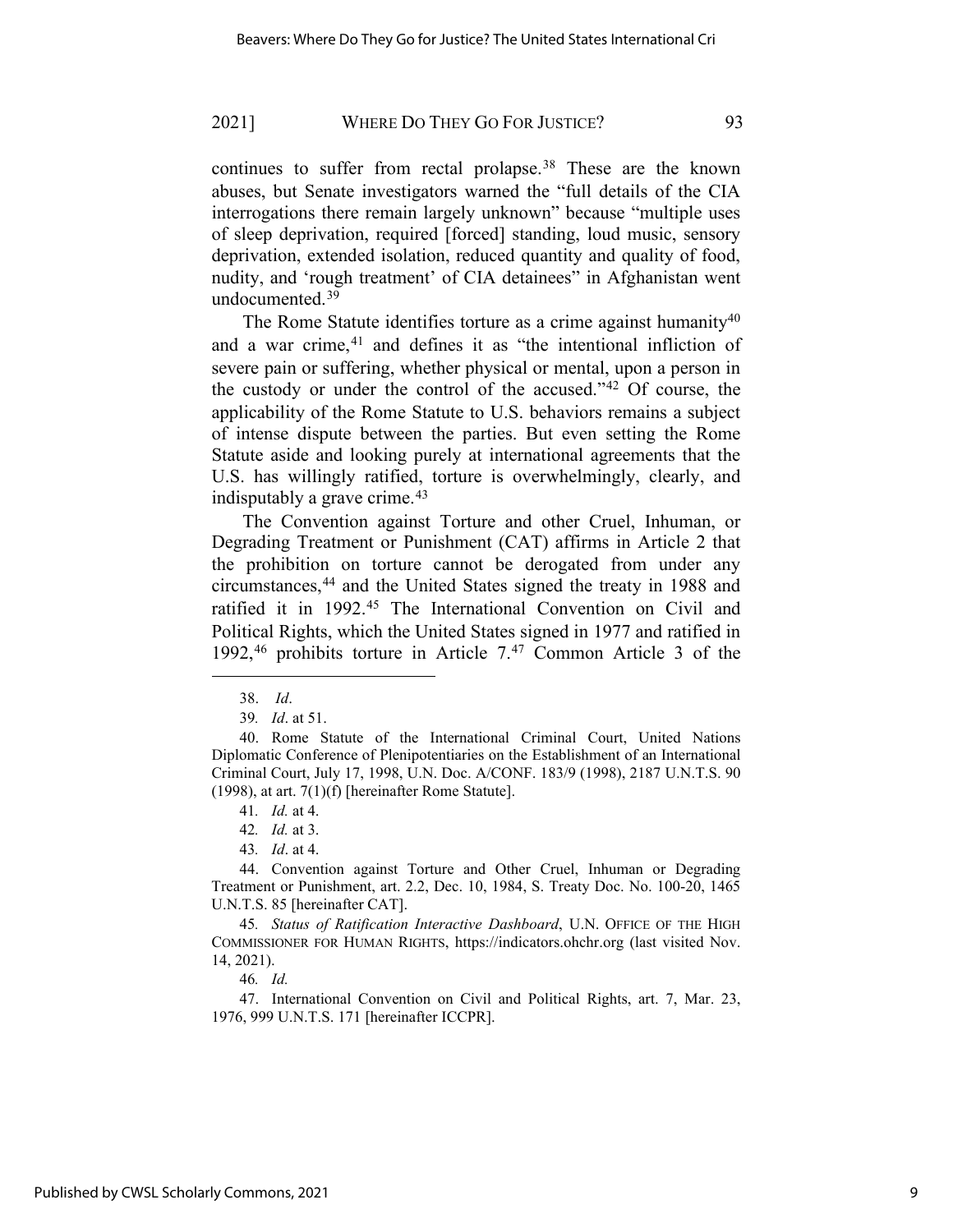Geneva Conventions, ratified by the United States in 1955[48](#page-9-0) and widely understood to be binding as a matter of customary international law,<sup>[49](#page-9-1)</sup> prohibits torture in the context of an armed conflict.<sup>[50](#page-9-2)</sup> These same provisions of international law not only prohibit torture but require accountability for violations.

The prohibition on torture is also firmly embedded within U.S. domestic law. The CAT was incorporated by Congress into U.S. law via what is often called the "torture statute,"[51](#page-9-3) and the War Crimes Act also affirms the prohibitions of the Geneva Conventions.<sup>[52](#page-9-4)</sup> Additionally, U.S. federal courts have forcefully reiterated the prohibition on torture, including in the landmark case *Filártiga v. Peña-Irala*, in which the court stated "[a]mong the rights universally proclaimed by all nations, as we have noted, is the right to be free of physical torture."[53](#page-9-5) Indeed, for purposes of civil liability, the torturer has become like the pirate and slave trader before him *hostis humani generis*, an enemy of all mankind."[54](#page-9-6) 

## III. ACCOUNTABILITY AND COMPLEMENTARITY

As previously discussed, a key element in all cases before the International Criminal Court is the principle of complementarity. The Court is meant to be a court of last resort. As such, the Rome Statute makes clear that the ICC's jurisdiction will not apply if the state investigates the same criminal behavior on its own. This is true even if the state's investigation leads to a decision not to prosecute.[55](#page-9-7) Thus, one exit ramp from this heated dispute could have been a demonstration of complementarity from the United States. Indeed,

<span id="page-9-0"></span><sup>48</sup>*. What is International Humanitarian Law?*, INT'L COMM. OF THE RED CROSS, 1 (2004), https://www.icrc.org/en/doc/assets/files/other/what\_is\_ihl.pdf.

<span id="page-9-1"></span><sup>49.</sup> Definition of War Crimes, Rule 156. Serious Violations of International Humanitarian Law Constitutes War Crimes, INT'L COMM. OF THE RED CROSS (2005)[, https://ihl-databases.icrc.org/customary-ihl/eng/docs/v1\\_rul\\_rule156.](https://ihl-databases.icrc.org/customary-ihl/eng/docs/v1_rul_rule156)

<span id="page-9-6"></span><span id="page-9-5"></span><span id="page-9-4"></span><span id="page-9-3"></span><span id="page-9-2"></span><sup>50.</sup> Geneva Convention Relative to the Treatment of Prisoners of War art. 3, Aug. 12, 1949, 6 U.S.T. 3316, 75 U.N.T.S. 135.

<sup>51.</sup> 18 U.S.C. § 2340(a).

<sup>52.</sup> 18 U.S.C. § 2441.

<sup>53.</sup> Filártiga v. Peña-Irala, 630 F.2d 876, 890 (2d Cir. 1980).

<sup>54</sup>*. Id.*

<span id="page-9-7"></span><sup>55.</sup> Rome Statute, *supra* not[e 11,](#page-4-7) at 10.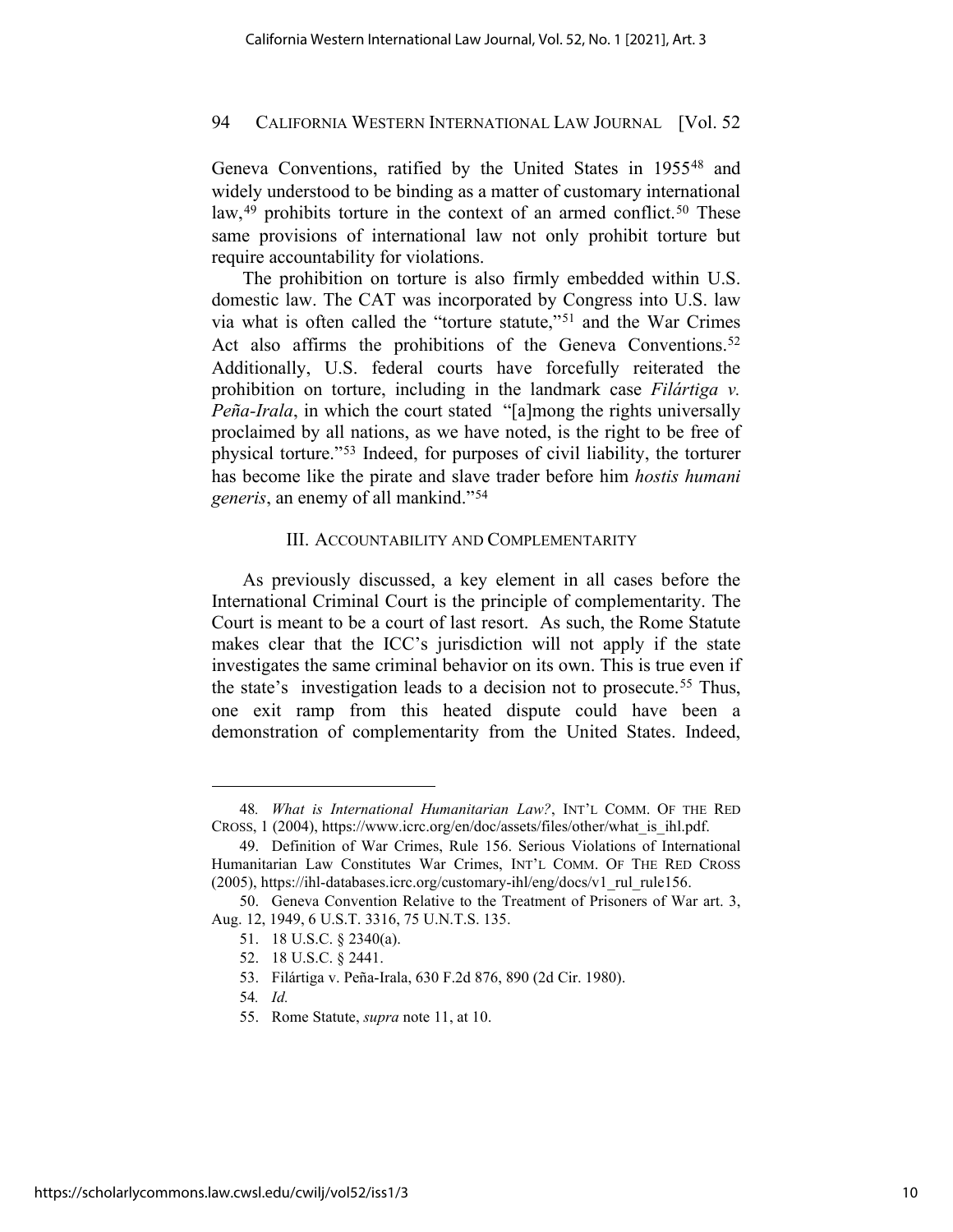former National Security Advisor John Bolton denounced the Court, explaining:

[The ICC is] superfluous, given that domestic U.S. judicial systems already hold American citizens to the highest legal and ethical standards. When violations of law do occur, the United States takes appropriate and swift action to hold perpetrators accountable. We are a democratic nation with the most robust system of investigation, accountability, and transparency in the world. We believe in the rule of law, and we uphold it. We don't need the ICC to tell us our duty or second-guess our decisions.<sup>[56](#page-10-0)</sup>

Thus, to determine whether the principle of complementarity could still be demonstrated in this case since the ICC has declined to pursue its investigation further, it is essential to assess what accountability steps the United States government has already taken.

The U.S. Congress has conducted investigations into post-9/11 torture. In 2009, the Senate Armed Service Committee released a report documenting its findings after examining torture committed by the military.[57](#page-10-1) Perhaps most prominently, the Senate Select Committee on Intelligence conducted an investigation over the course of seven years based on the C.I.A.'s own documentation and produced an accompanying report that remains classified in its full 6,000-page form.[58](#page-10-2) However, a nearly 600-page partially redacted Executive Summary was released in 2014.[59](#page-10-3) 

The executive branch also conducted investigations. In particular, the Office of Professional Responsibility (OPR) created a review within the Department of Justice.<sup>[60](#page-10-4)</sup> This investigation looked into the conduct of lawyers within the Office of Legal Counsel ("OLC") who

<span id="page-10-5"></span><sup>56.</sup> Bolton, *supra* not[e 5.](#page-2-4)

<span id="page-10-1"></span><span id="page-10-0"></span><sup>57.</sup> S. COMM. ON ARMED SERVICES, 110TH CONG., INQUIRY INTO THE TREATMENT OF DETAINEES IN U.S. CUSTODY, (Comm. Print 2018), [https://www.](https://www.armed-services.senate.gov/imo/media/doc/Detainee-Report-Final_April-22-2009.pdf) [armed-services.senate.gov/imo/media/doc/Detainee-Report-Final\\_April-22-](https://www.armed-services.senate.gov/imo/media/doc/Detainee-Report-Final_April-22-2009.pdf) [2009.pdf.](https://www.armed-services.senate.gov/imo/media/doc/Detainee-Report-Final_April-22-2009.pdf)

<sup>58.</sup> Torture Report, *supra* not[e 21,](#page-5-4) at 1.

<sup>59</sup>*. Id*.

<span id="page-10-4"></span><span id="page-10-3"></span><span id="page-10-2"></span><sup>60.</sup> OFFICE OF PROFESSIONAL RESPONSIBILITY, INVESTIGATION INTO THE OFFICE OF LEGAL COUNSEL'S MEMORANDA CONCERNING ISSUES RELATING TO THE CENTRAL INTELLIGENCE AGENCY'S USE OF "ENHANCED INTERROGATION TECHNIQUES" ON SUSPECT TERRORIST (July 29, 2009), [https://fas.org/irp/agency/](https://fas.org/irp/agency/doj/opr-final.pdf) [doj/opr-final.pdf](https://fas.org/irp/agency/doj/opr-final.pdf) [hereinafter OPR Report].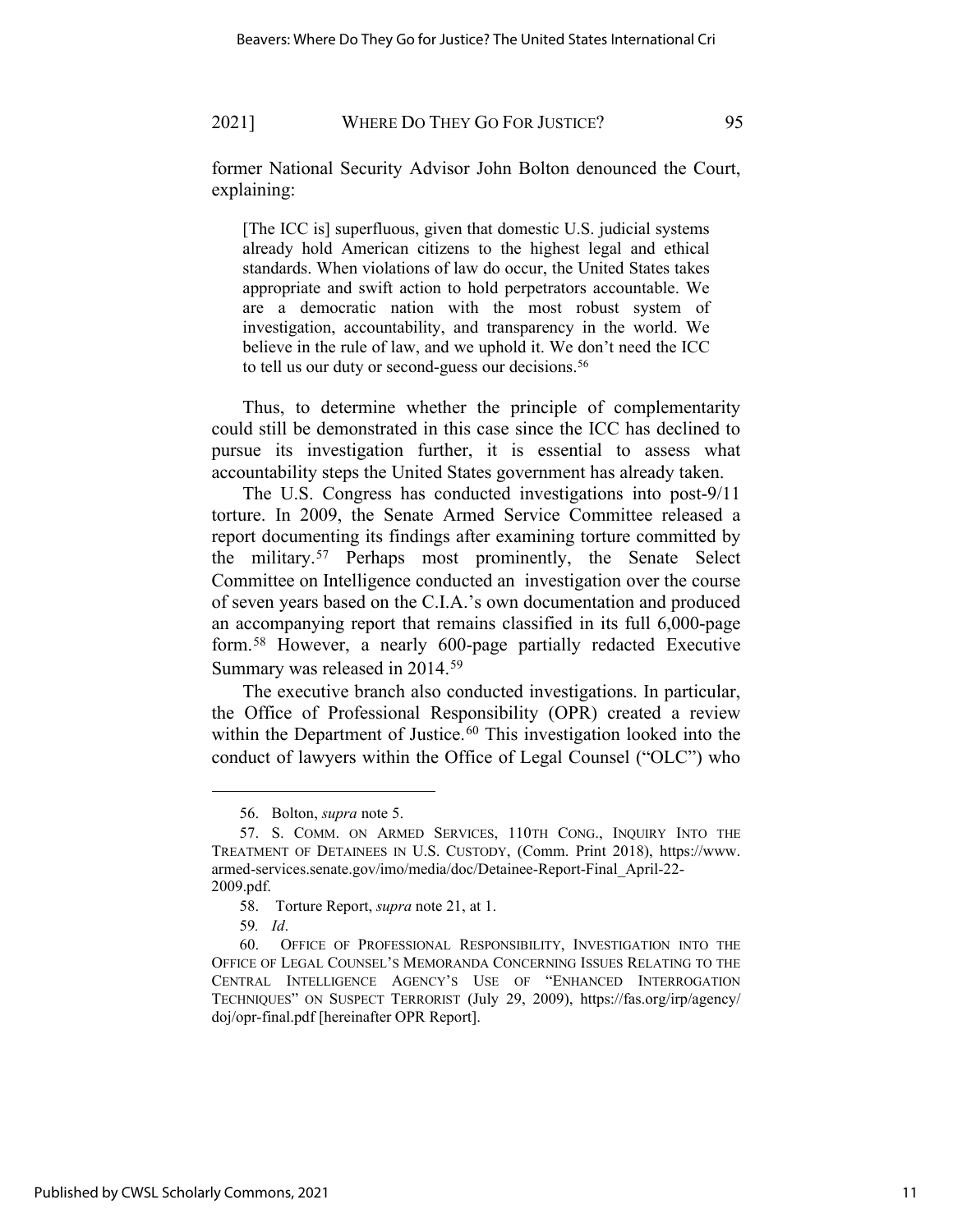authored permission slip-esque memos, often referred to as "torture memos."[61](#page-11-0) In these memos, the lawyers distorted the law to justify a policy of torture and give a facade of lawfulness to the torture program.[62](#page-11-1) As one scholar described the memos, they "were based upon terminally faulty legal reasoning, deliberately obtuse interpretations of settled international law, the omission of adverse facts and precedents, and the inappropriate, and at times, knowingly erroneous, use of inapposite case law, statutes, and scholarly work," concluding the memos "were necessarily faulty" as the attorneys who wrote them were "tasked with justifying the unjustifiable."<sup>[63](#page-11-2)</sup> In its report summarizing the investigation, OPR concluded OLC attorneys had engaged in professional misconduct.<sup>[64](#page-11-3)</sup> The Department of Justice ultimately overruled OPR's recommendations and declined to recommend disciplinary action.<sup>[65](#page-11-4)</sup>

<span id="page-11-7"></span>Some people were prosecuted for their role in carrying out the crime of torture, but they were almost entirely within the U.S. military court-martial system, and such prosecutions were limited to low-level officers.[66](#page-11-5) Outside the military justice system, one contract interrogator employed with the CIA was prosecuted for exceeding authorized tactics and torturing a detainee until he died.<sup>[67](#page-11-6)</sup>

<span id="page-11-0"></span><sup>61</sup>*. See, e.g.,* Andrew Cohen, *The Torture Memos, Ten Years Later,* THE ATLANTIC (Feb. 6, 2012), https://www.theatlantic.com/national/archive/2012/02/thetorture-memos-10-years-later/252439/.

<span id="page-11-2"></span><span id="page-11-1"></span><sup>62</sup>*. See* Jake Romm, *No Home in this World: The Case against John Yoo before the International Criminal Court,* 20 INT'L. CRIM. L. R. 862, 862-63 (2020).

<sup>63.</sup> *Id.*

<sup>64.</sup> OPR report, *supra* not[e 60,](#page-10-5) at 260.

<span id="page-11-4"></span><span id="page-11-3"></span><sup>65.</sup> DAVID MARGOLIS, OFFICE OF THE DEPUTY ATTORNEY GENERAL, MEMORANDUM OF DECISION REGARDING THE OBJECTIONS TO THE FINDINGS OF PROFESSIONAL MISCONDUCT IN THE OFFICE OF PROFESSIONAL RESPONSIBILITY'S REPORT OF INVESTIGATION INTO THE OFFICE OF LEGAL COUNSEL'S MEMORANDA CONCERNING ISSUES RELATING TO THE CENTRAL INTELLIGENCE AGENCY'S USE OF "ENHANCED INTERROGATION TECHNIQUES" ON SUSPECTED TERRORISTS, 2 (Jan. 5, 2010), [https://fas.org/irp/agency/doj/opr-margolis.pdf.](https://fas.org/irp/agency/doj/opr-margolis.pdf)

<span id="page-11-5"></span><sup>66.</sup> *By the Numbers, Finding of the Detainees Abuse and Accountability Project*, HUM. RTS. WATCH (Apr. 25, 2006), [https://www.hrw.org/report/2006/04/](https://www.hrw.org/report/2006/04/25/numbers/findings-detainee-abuse-and-accountability-project) [25/numbers/findings-detainee-abuse-and-accountability-project](https://www.hrw.org/report/2006/04/25/numbers/findings-detainee-abuse-and-accountability-project) [hereinafter *DAA Project*].

<span id="page-11-6"></span><sup>67</sup>*. Former CIA Contractor Speaks Out About Prisoner Interrogation*, PBS NEWSHOUR (Apr. 20, 2015), https://www.pbs.org/newshour/show/convicted-former -cia-contractor-speaks-prisoner-interrogation.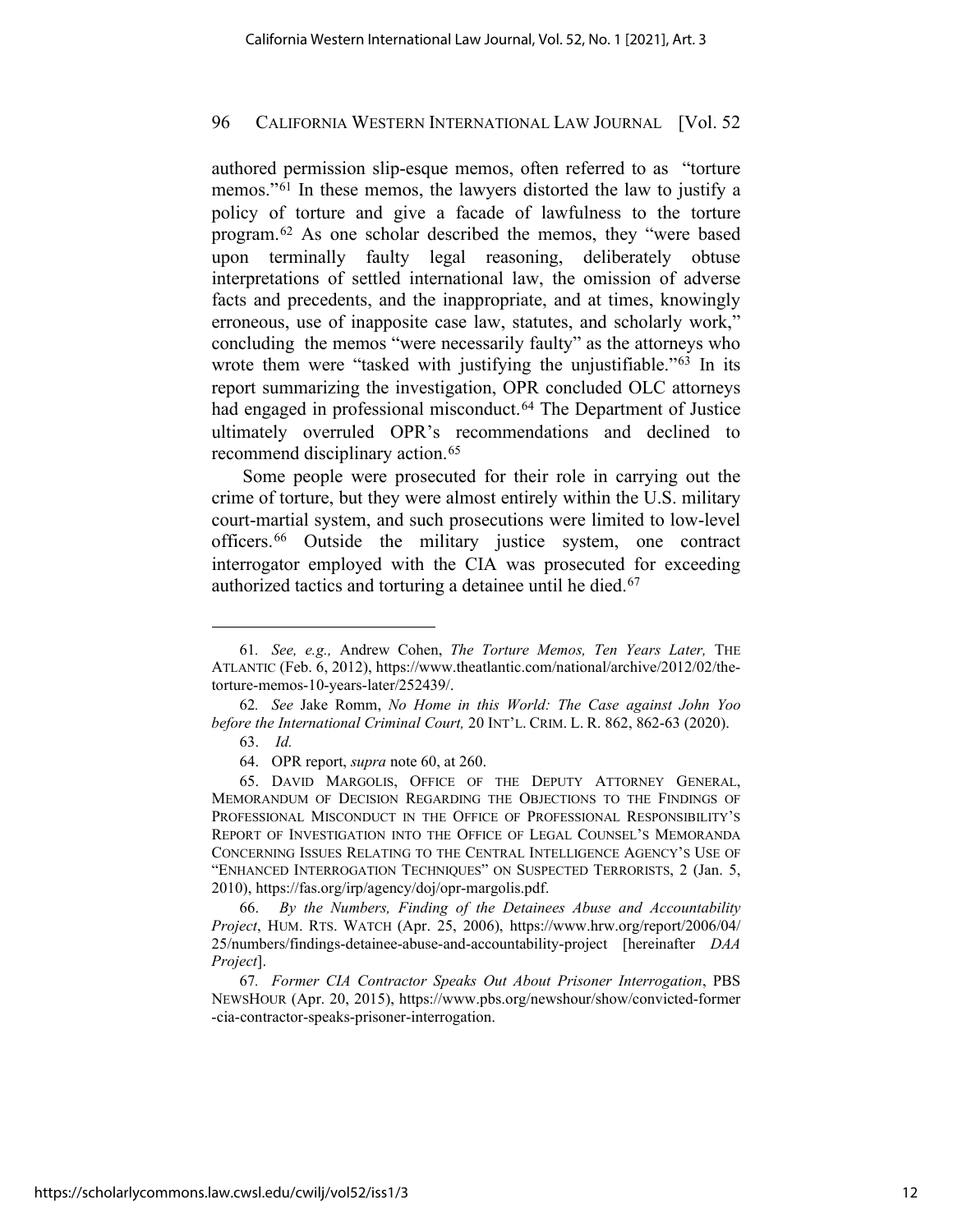This means, to date, there have been no criminal investigations into the actions of senior U.S. officials who planned and carried out the crime of torture.[68](#page-12-0) Famously, soon after being elected to replace the administration responsible for these crimes, then-President Obama declared his desire to "look forward, not backward."[69](#page-12-1)

This was exactly what happened.[70](#page-12-2) In 2009, Attorney General Eric Holder appointed U.S. attorney John Durham to conduct a "review" of interrogations during the Bush administration to determine whether formal criminal investigations should follow.<sup>[71](#page-12-3)</sup> Steven Rapp, the Ambassador at Large for War Crimes serving during the Obama administration, argued in the midst of the Durham review that the work of the "independent counsel appointed by Attorney General Eric Holder" would be complicated. He explained:

[I]f there were cases that could be pursued, they would involve very complex issues as to whether people could be held criminally liable, at what level there could be individual responsibility, and whether the causes of death or injury could now be proven. A number of other issues would also have to be evaluated," but concluded that it was "a genuine investigation that I think satisfies the standard of complementarity if we were a member of the ICC.[72](#page-12-4) 

However, Rapp's analysis was deeply flawed for multiple reasons.[73](#page-12-5) First, Durham was not an independent counsel. He was an attorney already within the Department of Justice and working under

<sup>68.</sup> DAA Project, *supra* note [66.](#page-11-7)

<span id="page-12-1"></span><span id="page-12-0"></span><sup>69.</sup> David Johnston & Charlie Savage, *Obama Reluctant to Look into Bush Programs,* N.Y. TIMES (Jan. 11, 2009), [https://www.nytimes.com/2009/01/12/us/](https://www.nytimes.com/2009/01/12/us/politics/12inquire.html) [politics/12inquire.html.](https://www.nytimes.com/2009/01/12/us/politics/12inquire.html) 

<span id="page-12-2"></span><sup>70.</sup> ERIC HOLDER, DEP'T OF JUSTICE, ATTORNEY GENERAL ERIC HOLDER REMARKS REGARDING A PRELIMINARY REVIEW INTO THE INTERROGATION OF CERTAIN DETAINEES (Aug. 24, 2009), [https://www.justice.gov/opa/speech/attorney](https://www.justice.gov/opa/speech/attorney-general-eric-holder-regarding-preliminary-review-interrogation-certain-detainees)[general-eric-holder-regarding-preliminary-review-interrogation-certain-detainees.](https://www.justice.gov/opa/speech/attorney-general-eric-holder-regarding-preliminary-review-interrogation-certain-detainees)

<sup>71</sup>*. Id.*

<span id="page-12-4"></span><span id="page-12-3"></span><sup>72.</sup> *Press Briefing with Stephen J. Rapp Ambassador-at-Large for War Crimes Issues,* U.S. MISSION GENEVA (Jan. 22, 2010), [https://geneva.usmission.gov](https://geneva.usmission.gov/2010/01/22/stephen-rapp/) [2010/01/22/stephen-rapp/.](https://geneva.usmission.gov/2010/01/22/stephen-rapp/)

<span id="page-12-5"></span><sup>73.</sup> Scott Horton, *Rapp for the Defense,* HARPER'S MAG. (Jan. 26, 2010), <https://harpers.org/2010/01/rapp-for-the-defense/> (examining and critiquing Rapp's comments).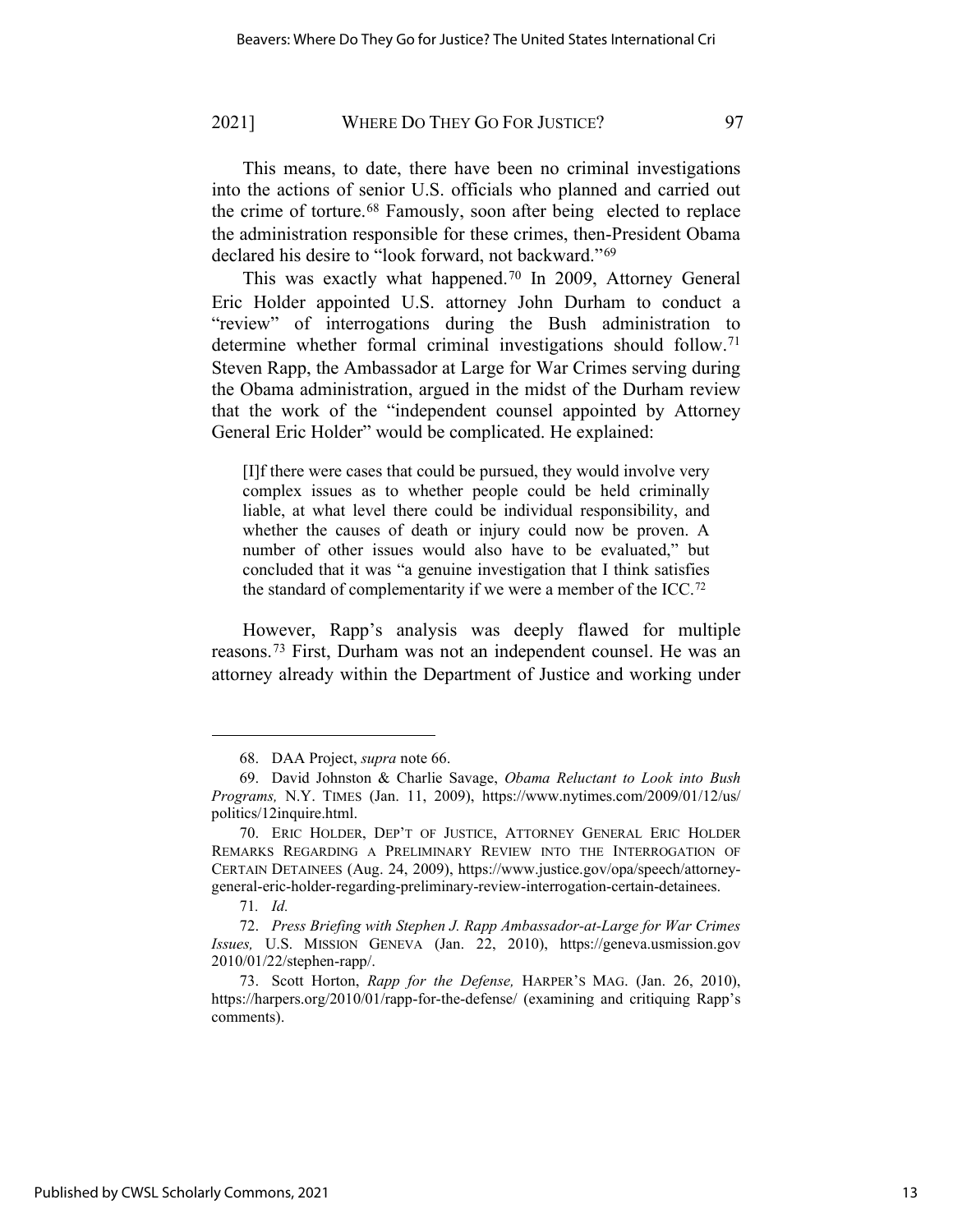its supervision.[74](#page-13-0) Additionally, he was not conducting a criminal investigation, only a preliminary review to determine whether actual criminal proceedings should follow.[75](#page-13-1) Further, the scope of Durham's mandate was limited in an important way: he was not to explore criminal culpability for anyone who relied upon the OLC memos and acted within their scope.[76](#page-13-2) This limitation was a significant caveat, as it meant senior U.S. officials who created and authorized the torture program would not be investigated. Further, the limited scope also meant clear acts of torture under the bad-faith auspices of the OLC memos would escape review.<sup>77</sup>

President Obama personally wrote to CIA employees at the time to assure them that anyone who followed Department of Justice (DOJ) advice in using "enhanced" interrogation techniques would not face prosecution:

The men and women of the CIA have assurances from both myself, and from Attorney General Holder, that we will protect all who acted reasonably and relied upon legal advice from the Department of Justice that their actions were lawful. The Attorney General has assured me that these individuals will not be prosecuted and that the Government will stand by them.[78](#page-13-4) 

By limiting the Durham investigation so narrowly, the Obama administration helped to ensure the Bush administration's efforts to evade accountability were successful.

Indeed, at the conclusion of Durham's review, he recommended investigations into the deaths of two detainees in custody, but otherwise closed his preliminary review without full criminal investigation or prosecution.[79](#page-13-5) Moreover, those recommended

<span id="page-13-5"></span>79. ERIC HOLDER, DEP'T OF JUST., STATEMENT OF ATTORNEY GENERAL ERIC HOLDER ON CLOSURE OF INVESTIGATION INTO THE INTERROGATION OF CERTAIN DETAINEES (Sept. 15, 2014), [https://www.justice.gov/opa/pr/statement-attorney](https://www.justice.gov/opa/pr/statement-attorney-general-eric-holder-closure-investigation-interrogation-certain-detainees)[general-eric-holder-closure-investigation-interrogation-certain-detainees](https://www.justice.gov/opa/pr/statement-attorney-general-eric-holder-closure-investigation-interrogation-certain-detainees) [Hereinafter Holder Press Release].

<span id="page-13-6"></span><sup>74.</sup> *Id*.

<sup>75.</sup> *Id*.

<sup>76.</sup> *Id*.

<sup>77.</sup> *Id*.

<span id="page-13-4"></span><span id="page-13-3"></span><span id="page-13-2"></span><span id="page-13-1"></span><span id="page-13-0"></span><sup>78.</sup> Statement to Employees by Director of the Central Intelligence Agency Leon E. Panetta on the Release of Department of Justice Opinions (Apr. 16, 2009), [https://fas.org/irp/news/2009/04/cia041609.html.](https://fas.org/irp/news/2009/04/cia041609.html)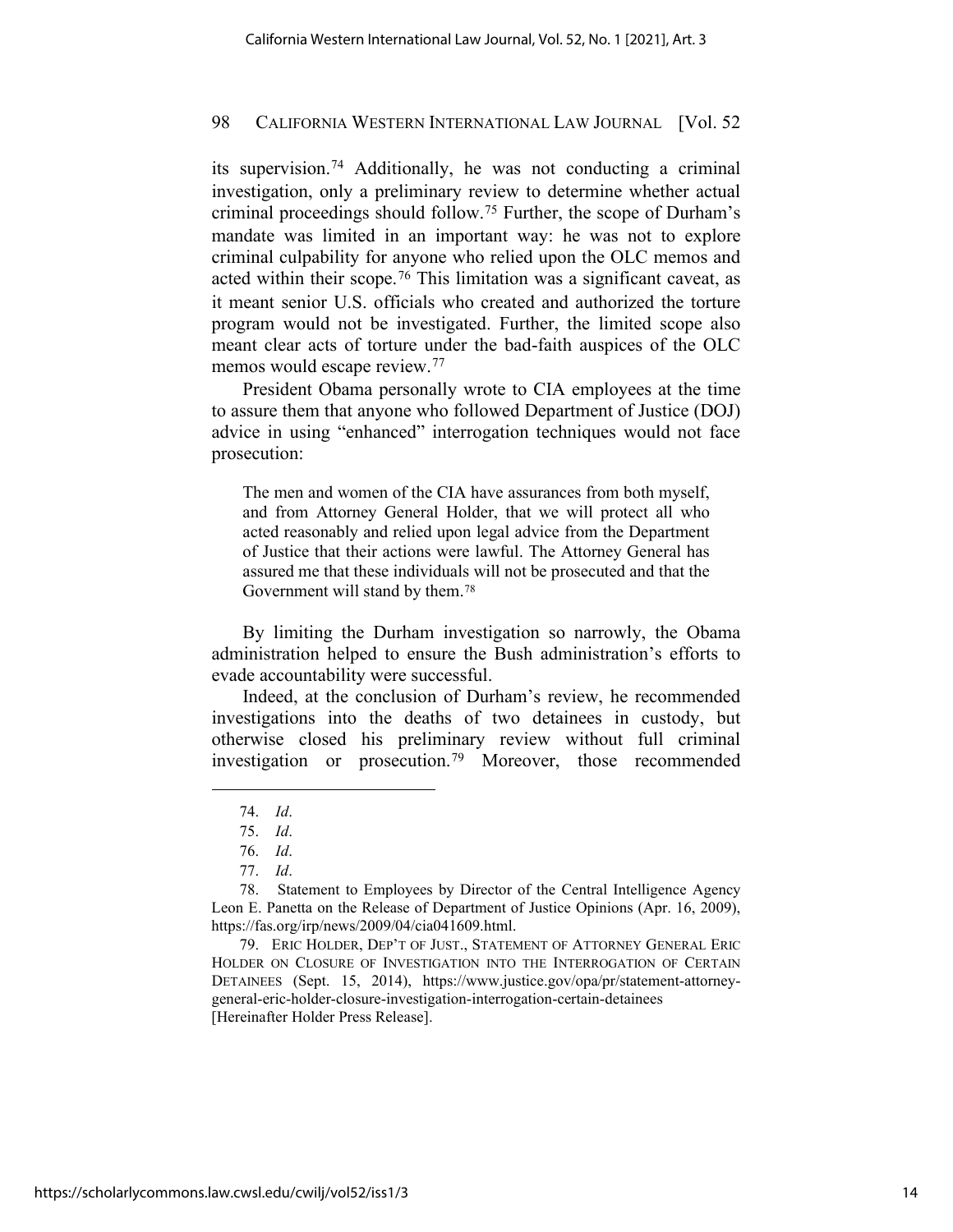investigations into the two detainee deaths never materialized into any charges.[80](#page-14-0) Multiple survivors of the U.S. torture program have since come forward to say that they were not afforded an opportunity to be interviewed as part of the Durham investigation, and indeed there appears to be no evidence suggesting any survivors were interviewed.[81](#page-14-1) No concluding reports or findings from the Durham investigation have been made public by the Justice Department as of the date of this writing.

John Yoo, lead author of the "torture memos," enjoys a prestigious position as a law professor and frequent media contributor.[82](#page-14-2) Jay Bybee, who signed off on many of those same "torture memos," is a federal judge.<sup>[83](#page-14-3)</sup> Donald Rumsfeld, who as Defense Secretary oversaw, authorized, and pushed to expand torture techniques, passed away in June 2021, remaining a free man who spent his retirement years developing mobile gaming applications.<sup>[84](#page-14-4)</sup> James Mitchell, who made millions of dollars working as a contractor with the CIA to help design its torture techniques now sells memoirs of his crimes and speaks about them frequently on cable news and at think tanks.[85](#page-14-5) Unfortunately, there is a very long list of individuals

83*. Id*.

<span id="page-14-0"></span><sup>80.</sup> Scott Shane, *No Charges Filed in Harsh Tactics Used by the C.I.A.,* N.Y. TIMES (Aug. 30, 2012), [https://www.nytimes.com/2012/08/31/us/holder-rules-out](https://www.nytimes.com/2012/08/31/us/holder-rules-out-prosecutions-in-cia-interrogations.html)[prosecutions-in-cia-interrogations.html.](https://www.nytimes.com/2012/08/31/us/holder-rules-out-prosecutions-in-cia-interrogations.html) 

<span id="page-14-1"></span><sup>81.</sup> Spencer Ackerman, *Former CIA Detainees Claim US Torture Investigators Never Interviewed Them*, THE GUARDIAN (Nov. 11, 2014, 5:54 PM), [https://www.theguardian.com/us-news/2014/nov/11/libyan-cia-detainees-torture](https://www.theguardian.com/us-news/2014/nov/11/libyan-cia-detainees-torture-inquiry-interview)[inquiry-interview;](https://www.theguardian.com/us-news/2014/nov/11/libyan-cia-detainees-torture-inquiry-interview) *US: CIA Torture is Unfinished Business*, HUM. RTS. WATCH (Dec. 1, 2015, 9:20 AM), https://www.hrw.org/news/2015/12/01/us-cia-tortureunfinished-business.

<span id="page-14-2"></span><sup>82.</sup> Fran Quigley, *Torture, Impunity, and the Need for Independent Prosecutorial Oversight of the Executive Branch*, 20 CORNELL J. OF L. AND PUB. POL'Y 271, 308 (2010), [https://scholarship.law.cornell.edu/cgi/viewcontent.cgi?](https://scholarship.law.cornell.edu/cgi/viewcontent.cgi?article=1327&context=cjlpp) [article=1327&context=cjlpp.](https://scholarship.law.cornell.edu/cgi/viewcontent.cgi?article=1327&context=cjlpp)

<span id="page-14-4"></span><span id="page-14-3"></span><sup>84.</sup> Graison Dangor, *Rumsfeld–Defense Secretary Who Led U.S. To War In Iraq–Dead At 88*, FORBES (June 30, 2021, 6:51 PM), [https://www.forbes.com/](https://www.forbes.com/sites/graisondangor/2021/06/30/rumsfeld-defense-secretary-the-led-us-to-war-in-iraq-dead-at-88/?sh=27085e9b7f7e) [sites/graisondangor/2021/06/30/rumsfeld-defense-secretary-the-led-us-to-war-in](https://www.forbes.com/sites/graisondangor/2021/06/30/rumsfeld-defense-secretary-the-led-us-to-war-in-iraq-dead-at-88/?sh=27085e9b7f7e)[iraq-dead-at-88/?sh=27085e9b7f7e.](https://www.forbes.com/sites/graisondangor/2021/06/30/rumsfeld-defense-secretary-the-led-us-to-war-in-iraq-dead-at-88/?sh=27085e9b7f7e)

<span id="page-14-5"></span><sup>85.</sup> Dror Ladin, *There's So Much We Still Don't Know About the CIA's Torture Program. Here's How the Government Is Keeping the Full Story a Secret,*  TIME (Feb. 7, 2020, 8:19 AM), <https://time.com/5779579/cia-torture-secrecy/> (discussing James Mitchell's memoirs); *Psychologists Behind CIA 'Enhanced Interrogation' Program Settle Detainees' Lawsuit*, NPR (Aug. 17, 2017, 2:52 PM),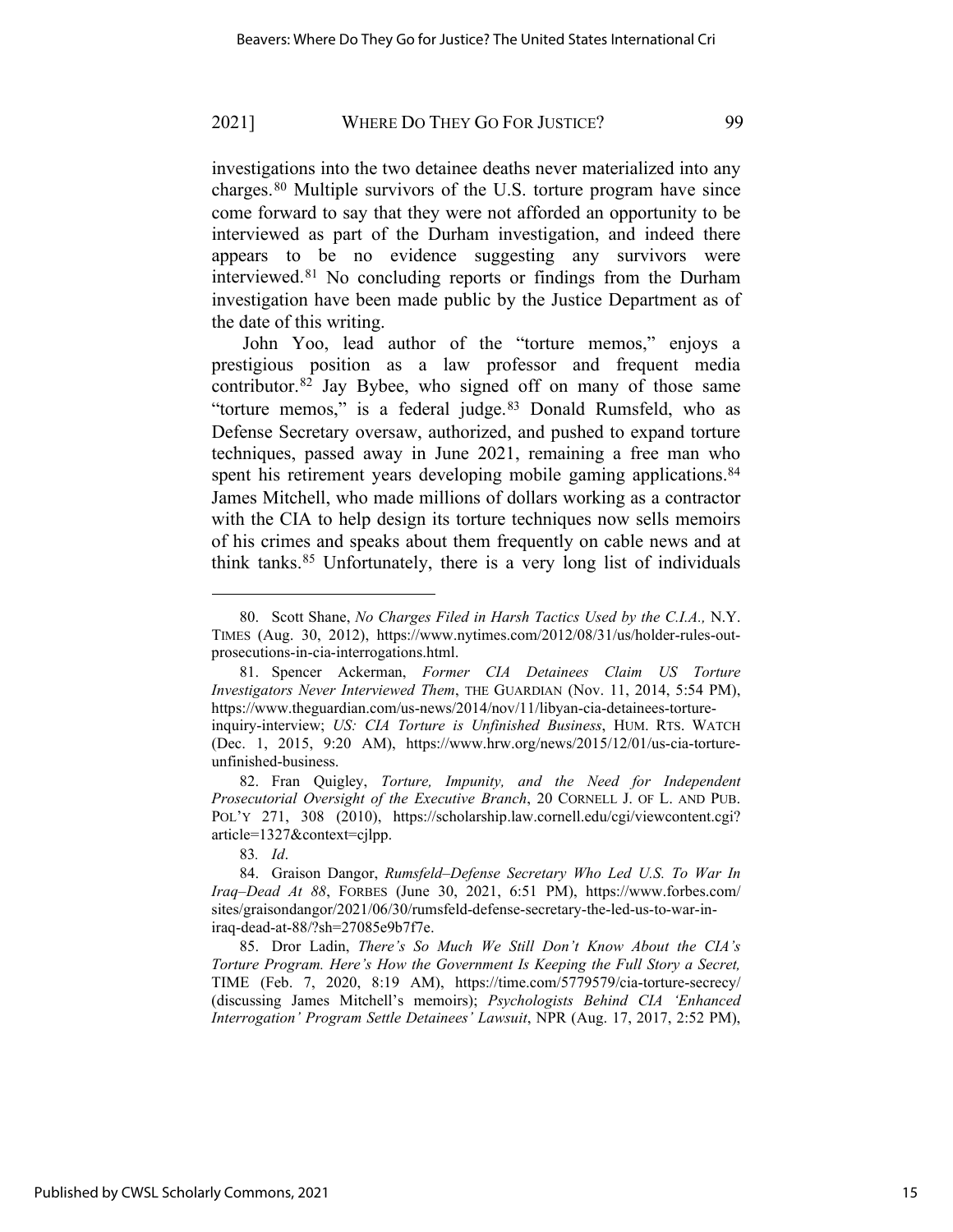intimately involved in planning, carrying out, and working to cover up the crime of torture, who now live lucrative and free lives.

## IV. WHAT'S AT STAKE

Having examined what is known about the atrocities planned and perpetrated by U.S. officials in Afghanistan, as well as the scope of accountability efforts, an inescapable conclusion emerges: by failing to conduct genuine criminal investigations or prosecutions into the senior officials responsible for the crime of torture, the United States has not met the complementarity standard of the International Criminal Court.<sup>[86](#page-15-0)</sup> Thus, the principle of complementarity cannot be met, and additionally the ICC has elected not to intervene even as this sort of case is precisely where the ICC was designed to step in: when grave crimes have occurred, yet the responsible state has not been held accountable or even provided full transparency. Before discussing what potential steps toward justice may still be available, it is essential to assess the stakes and the broader consequences that stem from a continued delay in accountability.

## *A. Consequences Within the United States*

The government's decision to embrace a policy of torture, followed by the choice to award a de facto amnesty to those responsible, has had significant consequences within the United States. Culturally, torture has been absorbed by the American public as a justifiable policy option in some circumstances, rather than a crime of international atrocity that is never permissible. This acceptance of torture is reflected in recent opinion polling, as a majority of Americans surveyed consistently indicate support for using torture against people suspected of acts of terror. $87 \text{ In } 2016$  $87 \text{ In } 2016$ ,

[https://www.npr.org/sections/thetwo-way/2017/08/17/544183178/psychologists](https://www.npr.org/sections/thetwo-way/2017/08/17/544183178/psychologists-behind-cia-enhanced-interrogation-program-settle-detainees-lawsuit)[behind-cia-enhanced-interrogation-program-settle-detainees-lawsuit](https://www.npr.org/sections/thetwo-way/2017/08/17/544183178/psychologists-behind-cia-enhanced-interrogation-program-settle-detainees-lawsuit) (discussing money paid by the CIA to its contractors).

<span id="page-15-0"></span><sup>86</sup>*. See* Kaveri Vaid, *What Counts as State Action under Article 17 of the Rome Statute—Applying the ICC's Complementarity Test to Non-Criminal Investigations by the United States into War Crimes in Afghanistan* 44 N.Y.U. J. INT'L L. & POL. 573 (2012) (analyzing the complementarity standard and explaining why U.S. non-criminal investigations do not comply).

<span id="page-15-1"></span><sup>87</sup>*. See e.g.* Christopher Ingraham, *Let's Not Kid Ourselves: Most Americans are Fine with Torture, Even When You Call it "Torture,"* WASH. POST (Dec. 9,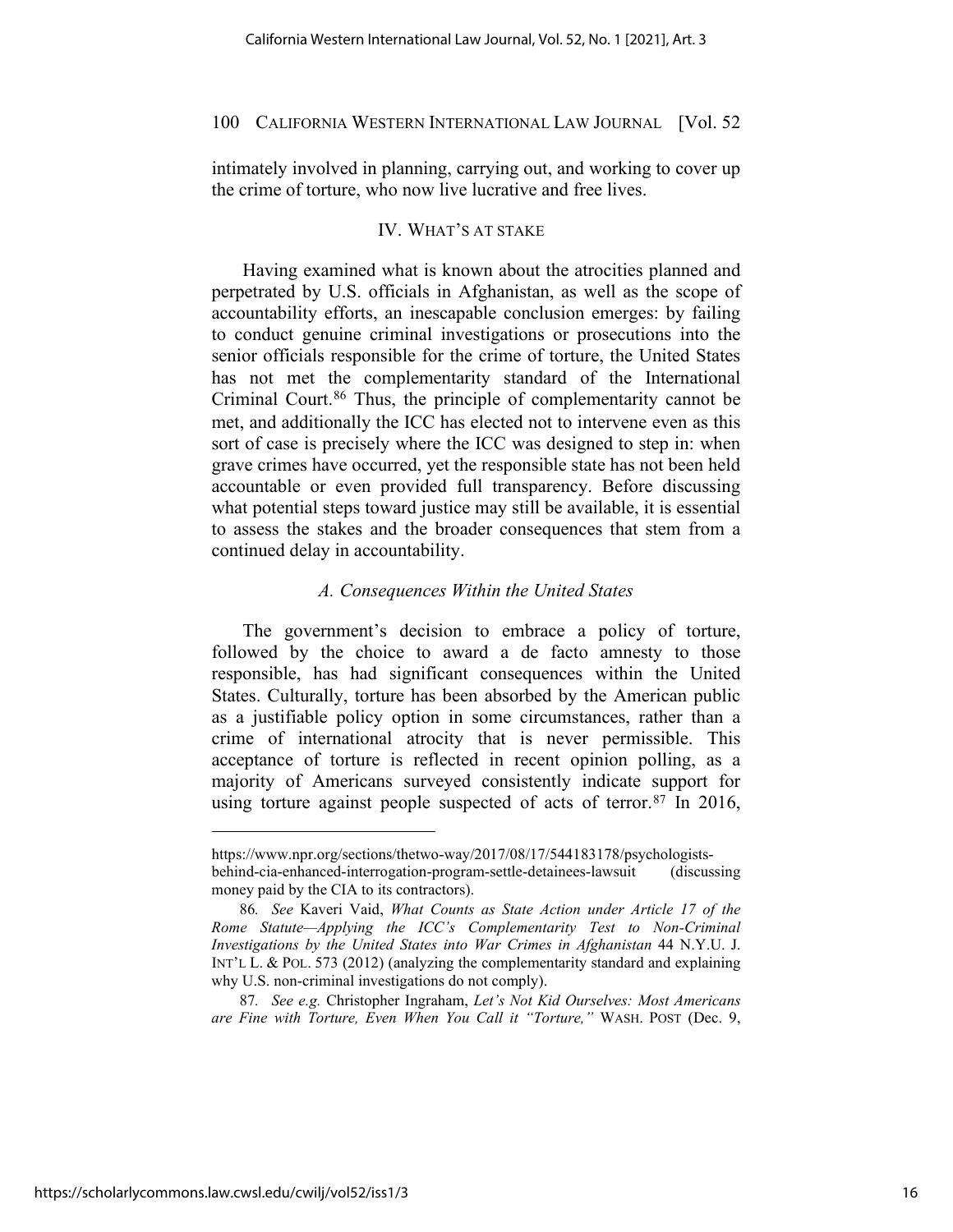Americans elected Donald Trump for President after he campaigned on "bring[ing] back waterboarding, and a hell of a lot worse." He also stated, "[D]oes torture work? . . . Absolutely."[88](#page-16-0) Particularly striking was President Trump's direct use of the word "torture," as even the Bush-era officials who had actually approved and conduct had hesitated to label it as such. Trump's campaign rhetoric and subsequent election indicated a cultural willingness to openly embrace and defend torture as an option.

Popular media has also reflected these trends, with numerous films and television shows depicting U.S. torture as heroic, an unfortunate necessity, or a tool that makes us all safer, rather than a crime that is unjustifiable in any circumstances.<sup>[89](#page-16-1)</sup> Many Americans received their information about torture from the hit show *24*, in which protagonists frequently engaged in torture as acts of heroism to protect the country.[90](#page-16-2) A senior military official expressed concern with how the show popularized the notion of torture, saying, "The kids see it, and say, 'If torture is wrong, what about *24*?'"[91](#page-16-3) Unfortunately, *24* portrayed what was already reality: those who torture were, and often still are, lauded as patriotic officials acting out of necessity.

Moreover, *24* does not stand alone in this depiction of torture as acceptable or even necessary. Another film to take this approach was

<sup>2014),</sup> [https://www.washingtonpost.com/news/wonk/wp/2014/12/09/lets-not-kid](https://www.washingtonpost.com/news/wonk/wp/2014/12/09/lets-not-kid-ourselves-most-americans-are-fine-with-torture-even-when-you-call-it-torture/)[ourselves-most-americans-are-fine-with-torture-even-when-you-call-it-torture/;](https://www.washingtonpost.com/news/wonk/wp/2014/12/09/lets-not-kid-ourselves-most-americans-are-fine-with-torture-even-when-you-call-it-torture/) Chris Kahn, *Exclusive: Most Americans Support Torture Against Terror Suspects,* 

<span id="page-16-0"></span>REUTERS (Mar. 30, 2016, 3:15 AM), [https://www.reuters.com/article/us-usa](https://www.reuters.com/article/us-usa-election-torture-exclusive/exclusive-most-americans-support-torture-against-terror-suspects-reuters-ipsos-poll-idUSKCN0WW0Y3)[election-torture-exclusive/exclusive-most-americans-support-torture-against-terror](https://www.reuters.com/article/us-usa-election-torture-exclusive/exclusive-most-americans-support-torture-against-terror-suspects-reuters-ipsos-poll-idUSKCN0WW0Y3)[suspects-reuters-ipsos-poll-idUSKCN0WW0Y3.](https://www.reuters.com/article/us-usa-election-torture-exclusive/exclusive-most-americans-support-torture-against-terror-suspects-reuters-ipsos-poll-idUSKCN0WW0Y3)

<span id="page-16-1"></span><sup>88.</sup> James Masters, *Donald Trump Says Torture 'Absolutely Works'—But Does It?*, CNN (Jan. 26, 2017, 11:37 AM), [https://www.cnn.com/2017/01/26/](https://www.cnn.com/2017/01/26/politics/donald-trump-torture-waterboarding/index.html) [politics/donald-trump-torture-waterboarding/index.html.](https://www.cnn.com/2017/01/26/politics/donald-trump-torture-waterboarding/index.html)

<span id="page-16-2"></span><sup>89.</sup> Mark Hughes Cobb, *Torture Prevalent in Movies, UA Researchers Say*, TUSCALOOSANEW.COM (Feb. 10, 2020, 7:01 AM), [https://www.tuscaloosanews.](https://www.tuscaloosanews.com/story/news/local/2020/02/10/torture-prevalent-in-movies-ua-researchers-say/1738573007/) [com/story/news/local/2020/02/10/torture-prevalent-in-movies-ua-researchers](https://www.tuscaloosanews.com/story/news/local/2020/02/10/torture-prevalent-in-movies-ua-researchers-say/1738573007/)[say/1738573007/.](https://www.tuscaloosanews.com/story/news/local/2020/02/10/torture-prevalent-in-movies-ua-researchers-say/1738573007/)

<span id="page-16-3"></span><sup>90.</sup> Jane Mayer, *Whatever It Takes*, THE NEW YORKER (Feb. 11, 2007), <https://www.newyorker.com/magazine/2007/02/19/whatever-it-takes> (quoting U.S. Army Brigadier General Patrick Finnegan).

<sup>91.</sup> *Id*.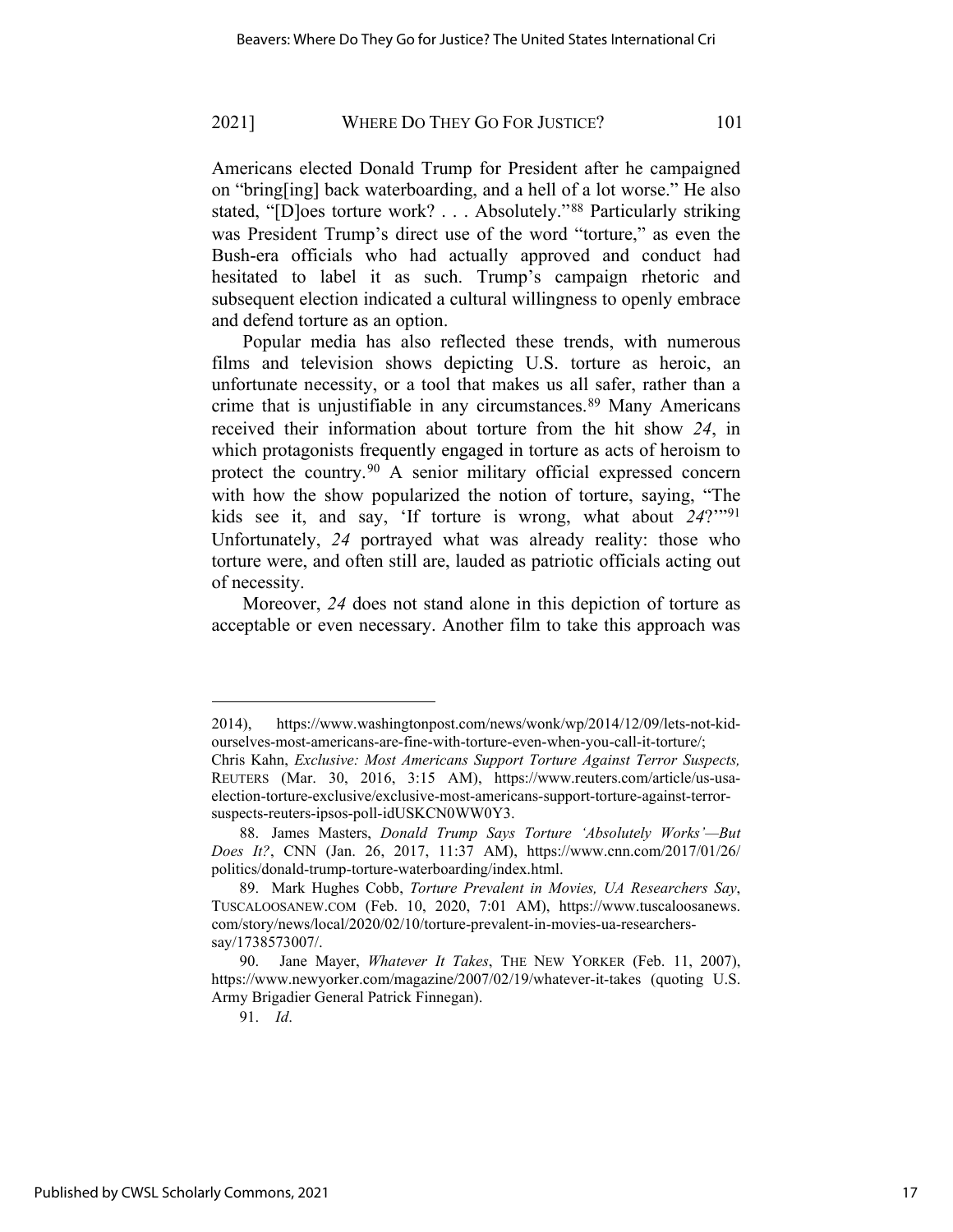*Zero Dark Thirty*, which critics have derided as "torture porn." [92](#page-17-0) After spending significant time graphically depicting CIA torture, the film shows torture as instrumental in leading the U.S. government directly to Osama bin Laden, a fact that is demonstrably false.<sup>[93](#page-17-1)</sup> Even worse, children's media has adopted similar depictions of torture. For example, extended torture scenes are played for a laugh in the original *Shrek* and *Minions* films.[94](#page-17-2)

Furthermore, these depictions of torture are found in areas outside of fictionalized media. Even sources of information intended to be serious, official, and rigorous, such as museums, seem to have absorbed the perspective that torture may be justifiable, or at least debatable as an option, in certain circumstances. For example, the International Spy Museum in Washington, D.C. installed an exhibit on post-9/11 U.S. torture.<sup>[95](#page-17-3)</sup> Rather than educating visitors that torture is an abhorrent crime with no exceptions or explaining that the torture program was a heinous chapter in U.S. history, the display featured a mock waterboard for guests to lie on.<sup>[96](#page-17-4)</sup> The display even showed cartoon drawings illustrating torture techniques and a video from the former officials who were responsible for the torture program explaining their rationale.<sup>[97](#page-17-5)</sup> Museum guests were then asked to vote on whether they supported the use of torture to prevent future

<span id="page-17-0"></span><sup>92.</sup> Alex von Tunzelmann, *Zero Dark Thirty's Torture Scenes are Controversial and Historically Dubious,* THE GUARDIAN (Jan. 15, 2013, 8:42 AM), [https://www.theguardian.com/film/filmblog/2013/jan/25/zero-dark-thirty-reel](https://www.theguardian.com/film/filmblog/2013/jan/25/zero-dark-thirty-reel-history)[history.](https://www.theguardian.com/film/filmblog/2013/jan/25/zero-dark-thirty-reel-history)

<sup>93</sup>*. Id*.

<span id="page-17-2"></span><span id="page-17-1"></span><sup>94.</sup> IMO Quest, *Gingy Torture Scene from Shrek*, YOUTUBE (Feb. 1, 2015), <https://www.youtube.com/watch?v=U88CwRjbnY4> (featuring a clip from the movie *Shrek* originally produced by Dreamworks Animation Studios); Fandango Family, *Minions—Torturing Minions Scene | Fandango Family*, YOUTUBE (Aug. 17, 2018), https://www.youtube.com/watch?v=GxTVW-f9D98 (featuring a clip from the movie *Minions* originally produced by Illumination Entertainment).

<span id="page-17-3"></span><sup>95.</sup> Julian Borger, *Guantánamo Lawyers See Issues in Torture Exhibit at Spy Museum*, THE GUARDIAN (May 27, 2019, 1:00 AM), [https://www.theguardian.com/](https://www.theguardian.com/us-news/2019/may/27/international-spy-museum-washington-torture-exhibit-guantanamo) [us-news/2019/may/27/international-spy-museum-washington-torture-exhibit](https://www.theguardian.com/us-news/2019/may/27/international-spy-museum-washington-torture-exhibit-guantanamo)[guantanamo.](https://www.theguardian.com/us-news/2019/may/27/international-spy-museum-washington-torture-exhibit-guantanamo)

<span id="page-17-5"></span><span id="page-17-4"></span><sup>96.</sup> Emma Loop & Jason Leopold, *Democratic Senators Have Been Privately Pushing a Major Museum to Change a Controversial Torture Exhibit*, BUZZFEED (Dec. 19, 2019, 10:49 AM), https://www.buzzfeednews.com/article/emmaloop/ senators-intelligence-committee-spy-museum-torture.

<sup>97</sup>*. Id*.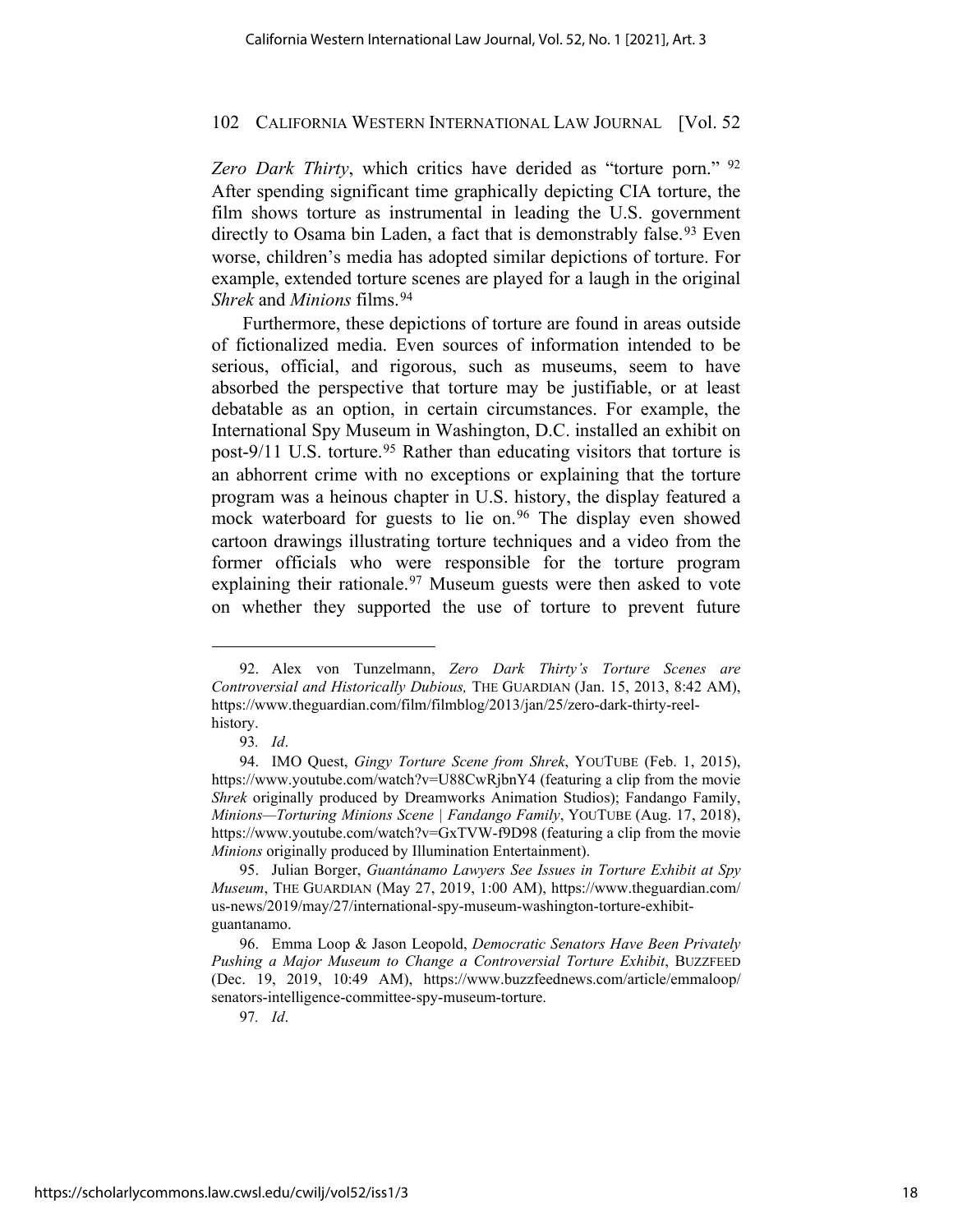attacks.[98](#page-18-0) Trivial though some of the examples may seem, they are evidence of a society that is ignorant to the truth of what happened. These examples illustrate a society that has been conditioned to view torture as at least acceptable in some circumstances, if not admirable, or even humorous.

Another domestic consequence of the failure to hold torturers accountable is that many of them have returned to government. Examples include Gina Haspel, who oversaw a torture site and helped destroy videos of torture sessions, yet was promoted to CIA Director under the Trump administration.<sup>[99](#page-18-1)</sup> Steven Bradbury, another attorney who collaborated to produce the torture memos and was also appointed to a senior role in the Trump administration as General Counsel for the Department of Transportation.[100](#page-18-2) Not only did a president successfully seek office based in part on a campaign promise to bring back torture, but he also welcomed alumni of the torture program into his administration.[101](#page-18-3) These developments have perpetuated a culture of impunity for abuses and signaled that involvement in an atrocity such as torture is not an obstacle to regaining power in the U.S. government.

# *B. Credibility in Pressing for Accountability Worldwide*

In addition to the compounding harms emanating from impunity for torture that can be seen within the United States, there are also global consequences. It is already the case that the torture program, the lack of accountability for those who perpetuated it, and U.S. attacks on the International Criminal Court have given other governments a ready-made excuse to justify their own crimes and

<sup>98</sup>*. Id*.

<span id="page-18-1"></span><span id="page-18-0"></span><sup>99.</sup> Amanda Holpuch, *Who is Gina Haspel? Donald Trump's Pick for CIA Chief Linked to Torture Site,* THE GUARDIAN (May 9, 2018, 9:24 AM), [https://www.theguardian.com/us-news/2018/mar/13/who-is-gina-haspel-trump-cia](https://www.theguardian.com/us-news/2018/mar/13/who-is-gina-haspel-trump-cia-director-torture-site-link)[director-torture-site-link.](https://www.theguardian.com/us-news/2018/mar/13/who-is-gina-haspel-trump-cia-director-torture-site-link)

<span id="page-18-2"></span><sup>100.</sup> Rebecca Morin, *'Torture Memo' Author Nominated for Trump Administration Post,* POLITICO (June 5, 2017, 10:40 PM), [https://www.politico.com/](https://www.politico.com/story/2017/06/05/trump-nominee-torture-bradbury-239167) [story/2017/06/05/trump-nominee-torture-bradbury-239167.](https://www.politico.com/story/2017/06/05/trump-nominee-torture-bradbury-239167)

<span id="page-18-3"></span><sup>101.</sup> Jonathan Turley, *Gina Haspel's CIA Nomination is a Women's Milestone We'd be Wise to Avoid*, USA TODAY (Mar. 18, 2018, 5:18 PM), [https://www.](https://www.usatoday.com/story/opinion/2018/03/14/gina-haspel-nomination-welcome-u-s-where-torture-rocket-fuel-your-career-jonathan-turley-column/423619002/) [usatoday.com/story/opinion/2018/03/14/gina-haspel-nomination-welcome-u-s](https://www.usatoday.com/story/opinion/2018/03/14/gina-haspel-nomination-welcome-u-s-where-torture-rocket-fuel-your-career-jonathan-turley-column/423619002/)[where-torture-rocket-fuel-your-career-jonathan-turley-column/423619002/.](https://www.usatoday.com/story/opinion/2018/03/14/gina-haspel-nomination-welcome-u-s-where-torture-rocket-fuel-your-career-jonathan-turley-column/423619002/)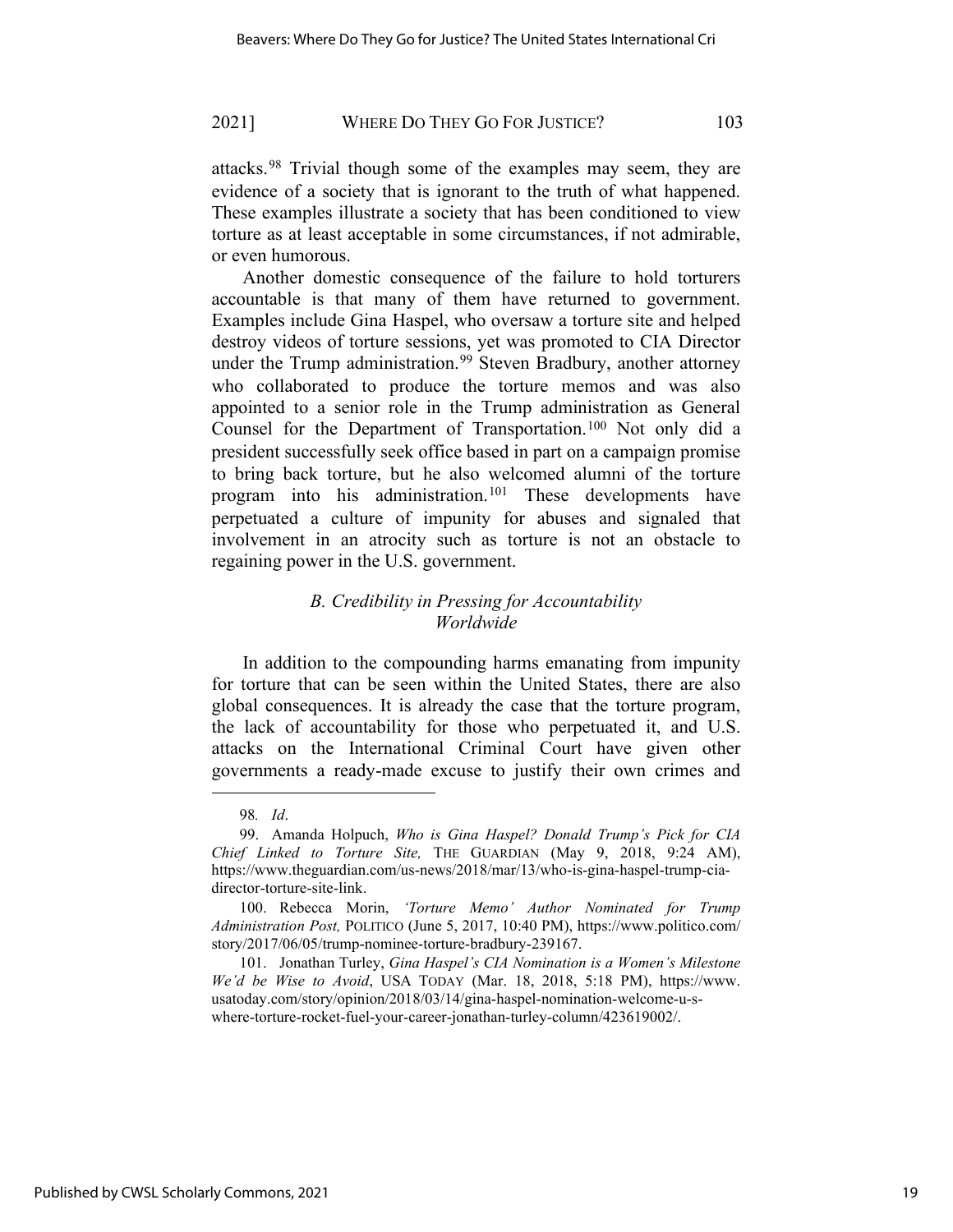<span id="page-19-6"></span>impunity. The Trump-era Executive Order pushed many actors to point out that the United States could have avoided such a clash with the Court by utilizing its own justice system to hold abusers accountable.[102](#page-19-0) The International Bar Association stated, "Instead of harassing ICC staff, the U.S. should get its own house in order by providing and demanding genuine accountability."[103](#page-19-1)

A key example of how U.S. efforts to shield itself from accountability undermine its stated goals of holding others accountable occurred in the case of Serbia, as the United States consistently threatened to cut off aid to Serbia in order to incentivize the country to comply with the International Criminal Tribunal for the former Yugoslavia (ICTY).<sup>[104](#page-19-2)</sup> Yet the U.S. actually subsequently suspended aid because Serbia refused to sign a bilateral agreement shielding U.S. personnel from the ICC.<sup>[105](#page-19-3)</sup> The message was clear: the United States government expects accountability for other States but immunity for itself. Accordingly, in 2014, former U.N. Special Rapporteur on Torture, Juan Méndez, warned that U.S. refusal to hold torturers accountable was bolstering the arguments of other governments seeking to ignore their own accountability requirements.[106](#page-19-4) Indeed, in 2014, North Korea's Foreign Ministry chided the international community for focusing on its human rights abuses while ignoring "inhuman torture practiced by the CIA."[107](#page-19-5) Then in 2018, an Iranian official denounced the United States as a

<span id="page-19-0"></span><sup>102.</sup> Beth Van Schaack, *The Int'l Criminal Court Executive Order: Global Reactions Compiled*, JUST SECURITY (Sept. 1, 2020), [https://www.justsecurity.org/](https://www.justsecurity.org/72256/the-intl-criminal-court-executive-order-global-reactions-compiled/) [72256/the-intl-criminal-court-executive-order-global-reactions-compiled/](https://www.justsecurity.org/72256/the-intl-criminal-court-executive-order-global-reactions-compiled/) (quoting the International Bar Association).

<sup>103</sup>*. Id*.

<span id="page-19-2"></span><span id="page-19-1"></span><sup>104.</sup> Steven Woehrel, *U.S. Conditions on Aid to Serbia,* CONGRESSIONAL RESEARCH SERVICE 3 (Jan. 7, 2008), [https://sgp.fas.org/crs/row/RS21686.pdf.](https://sgp.fas.org/crs/row/RS21686.pdf) 

<span id="page-19-3"></span><sup>105.</sup> *35 Nations Losing Military Aid Over World Tribunal Stance,* L.A. TIMES (July 2, 2003), https://www.latimes.com/archives/la-xpm-2003-jul-02-fg-court2 story.html.

<span id="page-19-4"></span><sup>106</sup>*. "If the US Tortures, Why Can't We Do It?"—UN Expert Says Moral High Ground Must be Recovered*, U.N. OFFICE OF THE HIGH COMMISSIONER ON HUM. RTS. (Dec. 11, 2014), [https://www.ohchr.org/EN/NewsEvents/Pages/Display](https://www.ohchr.org/EN/NewsEvents/Pages/DisplayNews.aspx?NewsID=15406&LangID=E) [News.aspx?NewsID=15406&LangID=E.](https://www.ohchr.org/EN/NewsEvents/Pages/DisplayNews.aspx?NewsID=15406&LangID=E)

<span id="page-19-5"></span><sup>107.</sup> Ray Sanchez, *World reacts to U.S. torture report,* CNN (Dec. 10, 2014), [https://www.cnn.com/2014/12/10/world/senate-torture-report-world-reaction.](https://www.cnn.com/2014/12/10/world/senate-torture-report-world-reaction)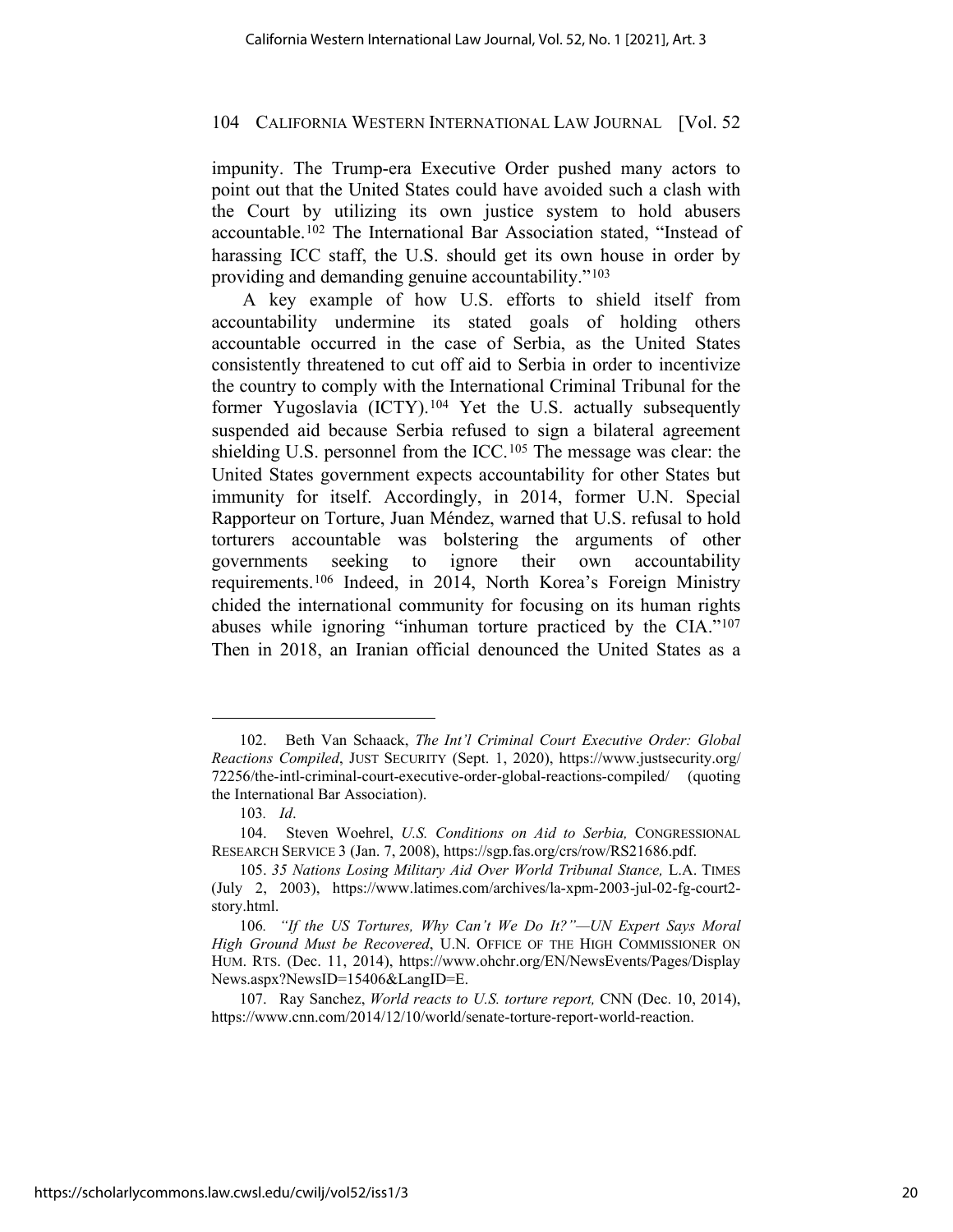"rogue regime," asking, "When will the international community say enough is enough and force [the] U.S. to act like a normal state?"<sup>108</sup>

The Biden administration's State Department released its first Country Reports on Human Rights Practice early in 2021, in an effort to "promot[e] human rights and accountability for rights abuses and violations."[109](#page-20-1) United States Agency for International Development headed by Samantha Power issued a celebratory tweet when Sudan elected to join the ICC, calling it a "key step toward ending impunity."[110](#page-20-2) But such statements stand in stark contrast to the looming reality that the United States itself has not embraced such accountability.

The ICC dispute, followed by the Court's decision to back away from holding the U.S. government accountable, now gives the United States government an opportunity to change course, perhaps the last opportunity to meaningfully demonstrate that it will affirmatively choose accountability and break ties with the past. Ignoring this opportunity would instead solidify this dynamic and gut any remaining credibility the United States may have in working to promote human rights worldwide or demand accountability of others. Indeed, as former General Counsel to the Navy Alberto Mora—a consistent voice for accountability from the earliest days of the torture program—noted recently, "By failing to hold ourselves accountable, we join company with all those regimes that would similarly claim the right to act with impunity and to hold themselves exempt from the requirements of international law—an awful precedent that gives shelter to rogue nations."<sup>[111](#page-20-3)</sup>

<sup>108.</sup> Van Schaack, *supra* note [102](#page-19-6) (quoting Iranian official).

<span id="page-20-1"></span><span id="page-20-0"></span><sup>109.</sup> DEP'T OF STATE, 2020 COUNTRY REPORTS ON HUMAN RIGHTS PRACTICES (March 30, 2021), [https://www.state.gov/reports/2020-country-reports-on-human](https://www.state.gov/reports/2020-country-reports-on-human-rights-practices/)[rights-practices/.](https://www.state.gov/reports/2020-country-reports-on-human-rights-practices/) 

<span id="page-20-2"></span><sup>110.</sup> Samantha Power (@PowerUSAID), TWITTER (Aug. 3, 2021, 9:01 AM), [https://twitter.com/PowerUSAID/status/1422588502894653440.](https://twitter.com/PowerUSAID/status/1422588502894653440)

<span id="page-20-3"></span><sup>111.</sup> Alberto Mora, Director, ABA Rule of Law Initiative, Keynote Address at American Bar Association Law Day Celebration (March 3, 2021) (on file with author).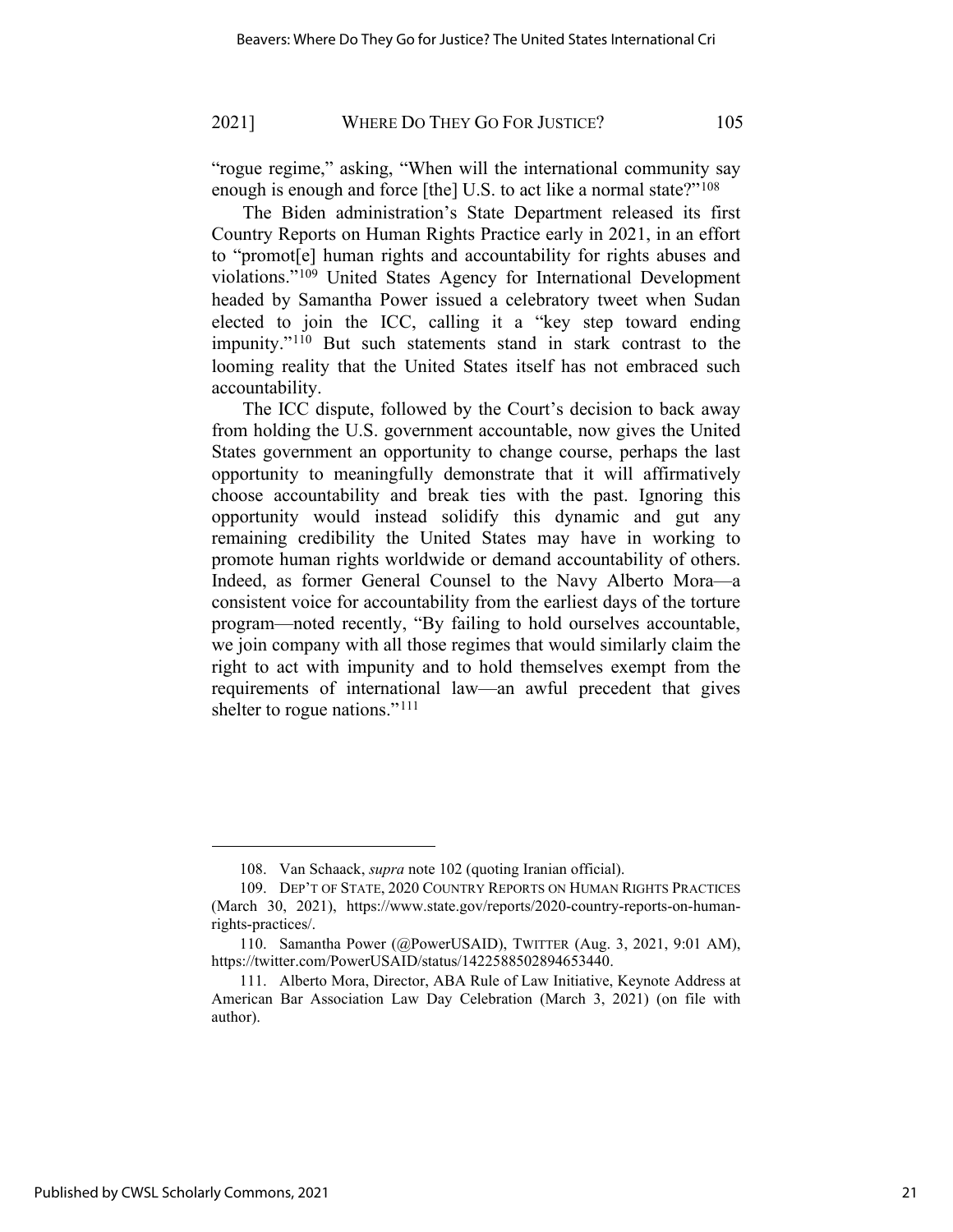## *C. Ramifications for the International Criminal Court and International Justice*

When Secretary of State Antony Blinken announced the Biden administration would be rescinding Trump-era Executive Order 13928, thus ending the economic sanctions and visa restrictions that had previously been imposed upon ICC personnel, he nonetheless made sure to specify that the United States would continue to resist the ICC's jurisdiction.[112](#page-21-0) Blinken stated, "We continue to disagree strongly with the ICC's actions relating to the Afghanistan and Palestinian situations. We maintain our longstanding objection to the Court's efforts to assert jurisdiction over personnel of non-States Parties such as the United States and Israel."<sup>[113](#page-21-1)</sup> He then supportively alluded to critiques of the Court: "We are encouraged that State Parties to the Rome Statute are considering a broad range of reforms to help the Court prioritize its resources and to achieve its core mission of serving as a court of last resort in punishing and deterring atrocity crimes."[114](#page-21-2) Interestingly, he also reiterated a U.S. commitment to international investigative mechanisms "to realize the promise of justice for victims of atrocities," but specifically for "Iraq, Syria, and Burma."<sup>[115](#page-21-3)</sup>

This statement from the Secretary of State neatly summarized many of the challenges to international justice mechanisms generally, and the International Criminal Court specifically. The ICC is regarded by many as suffering from a crisis of legitimacy.<sup>[116](#page-21-4)</sup> Several factors underlie this perceived crisis: the lethargic pace of cases, the low tally of successful prosecutions, and the Court's thus-far exclusive prosecutorial focus on Africa.[117](#page-21-5) These are serious critiques with major implications for the Court's ability to sustain itself as a viable

<span id="page-21-5"></span>117*. See e.g.,* David Bosco, *Why is the International Criminal Court Picking Only on Africa?*, WASH. POST (Mar. 29, 2013), [https://www.washingtonpost.com](https://www.washingtonpost.com/opinions/why-is-the-international-criminal-court-picking-only-on-africa/2013/03/29/cb9bf5da-96f7-11e2-97cd-3d8c1afe4f0f_story.html) [/opinions/why-is-the-international-criminal-court-picking-only-on](https://www.washingtonpost.com/opinions/why-is-the-international-criminal-court-picking-only-on-africa/2013/03/29/cb9bf5da-96f7-11e2-97cd-3d8c1afe4f0f_story.html)[africa/2013/03/29/cb9bf5da-96f7-11e2-97cd-3d8c1afe4f0f\\_story.html.](https://www.washingtonpost.com/opinions/why-is-the-international-criminal-court-picking-only-on-africa/2013/03/29/cb9bf5da-96f7-11e2-97cd-3d8c1afe4f0f_story.html)

<sup>112.</sup> Blinken, *supra* not[e 4.](#page-2-3)

<sup>113.</sup> *Id.*

<sup>114.</sup> *Id.*

<sup>115.</sup> *Id.*

<span id="page-21-4"></span><span id="page-21-3"></span><span id="page-21-2"></span><span id="page-21-1"></span><span id="page-21-0"></span><sup>116.</sup> Caleb H. Wheeler, *In the Spotlight: The Legitimacy of the International Criminal Court*, INT'L L. BLOG (Oct. 22, 2018), [https://internationallaw.blog/2018/](https://internationallaw.blog/2018/10/22/in-the-spotlight-the-legitimacy-of-the-international-criminal-court/) [10/22/in-the-spotlight-the-legitimacy-of-the-international-criminal-court/.](https://internationallaw.blog/2018/10/22/in-the-spotlight-the-legitimacy-of-the-international-criminal-court/)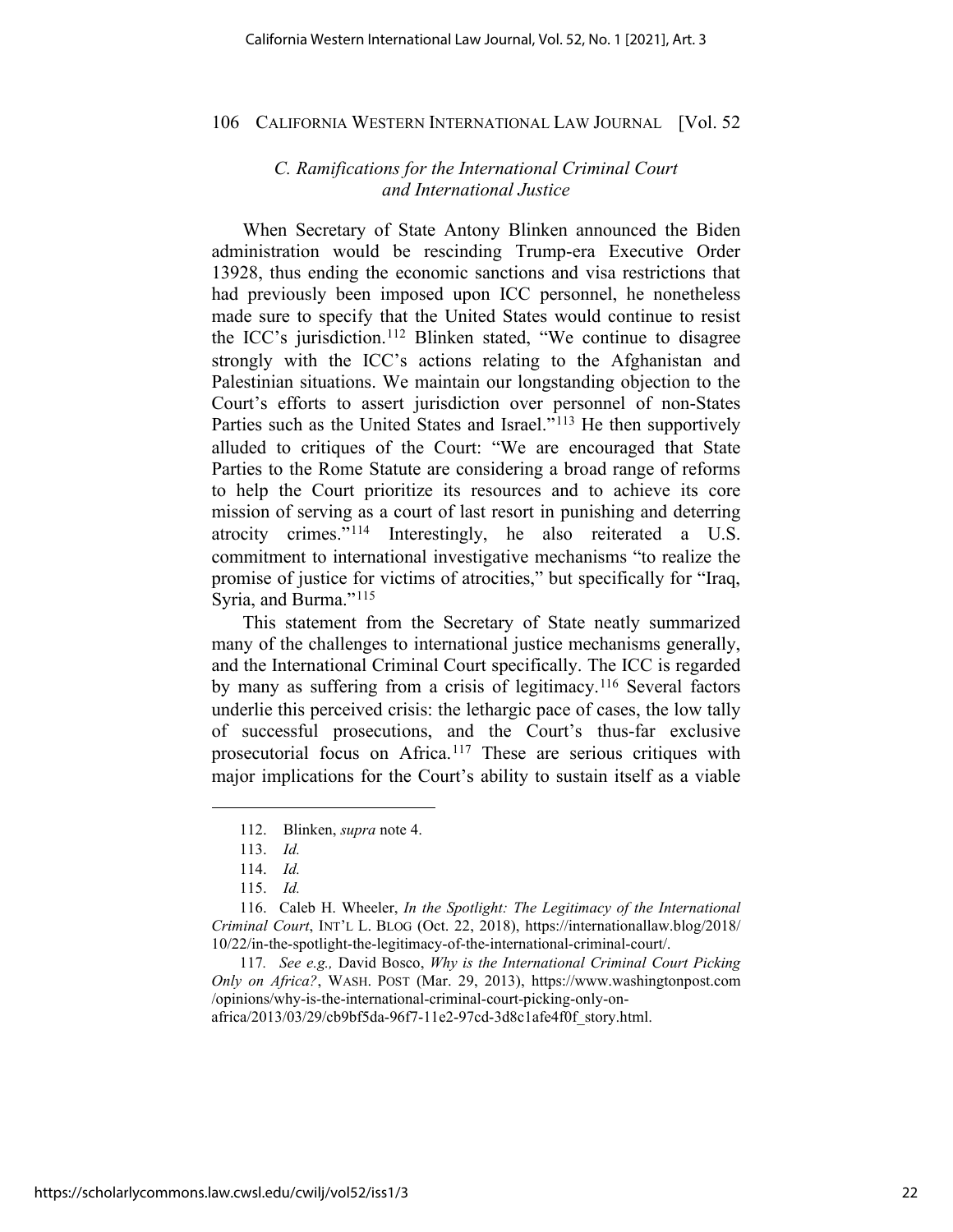arbiter of international justice. Many of them are also directly relevant to the dispute at hand between the Court and the United States. In particular, the Court's much-maligned focus on Africa points to a large existential question: can an international criminal court be empowered to succeed if it is not empowered to hold powerful States accountable alongside the weaker ones?

United States rhetoric against the Court is steeped in an unwillingness to confront its own harms. Bolton's 2018 speech attacking the Court stated, "[T]he largely unspoken, but always central, aim of its most vigorous supporters was to constrain the United States. The objective was not limited to targeting individual U.S. service members, but rather America's senior political leadership, and its relentless determination to keep our country secure."<sup>[118](#page-22-0)</sup> When the Bush administration announced its decision to un-sign the Rome Statute, then-Secretary of Defense Donald Rumsfeld stated:

By putting U.S. men and women in uniform at risk of politicized prosecutions, the ICC could well create a powerful disincentive for U.S. military engagement in the world. If so, it could be a recipe for isolationism—something that would be unfortunate for the world, given that our country is committed to engagement in the world and to contributing to a more peaceful and stable world.[119](#page-22-1) 

Even Secretary of State Blinken's statement announcing eased sanctions for ICC personnel reflected hypocrisy in the U.S. position. His statement reiterated opposition to investigations into the U.S. while expressing support for investigations into other countries with less power and military influence such as Syria, Iraq, and Burma.

It is difficult not to conclude from this pattern of behavior that the U.S. is indeed a champion of accountability and the rule of law, but only so long as such efforts do not threaten its own power or alliances. If that is not the case, the current breakdown in the ICC investigation offers a ready-made opportunity for the U.S. to demonstrate otherwise by working to secure rather than evade justice. A Court that is functionally barred from the ability to assess the crimes of global

<sup>118.</sup> Bolton, *supra* not[e 5.](#page-2-4)

<span id="page-22-1"></span><span id="page-22-0"></span><sup>119.</sup> Donald Rumsfeld, *Statement on the ICC Treaty*, SCOOP WORLD (May 7, 2002, 10:06 AM), [https://www.scoop.co.nz/stories/WO0205/S00010/secretary](https://www.scoop.co.nz/stories/WO0205/S00010/secretary-rumsfeld-statement-on-the-icc-treaty.htm?from-mobile=bottom-link-01)[rumsfeld-statement-on-the-icc-treaty.htm?from-mobile=bottom-link-01.](https://www.scoop.co.nz/stories/WO0205/S00010/secretary-rumsfeld-statement-on-the-icc-treaty.htm?from-mobile=bottom-link-01)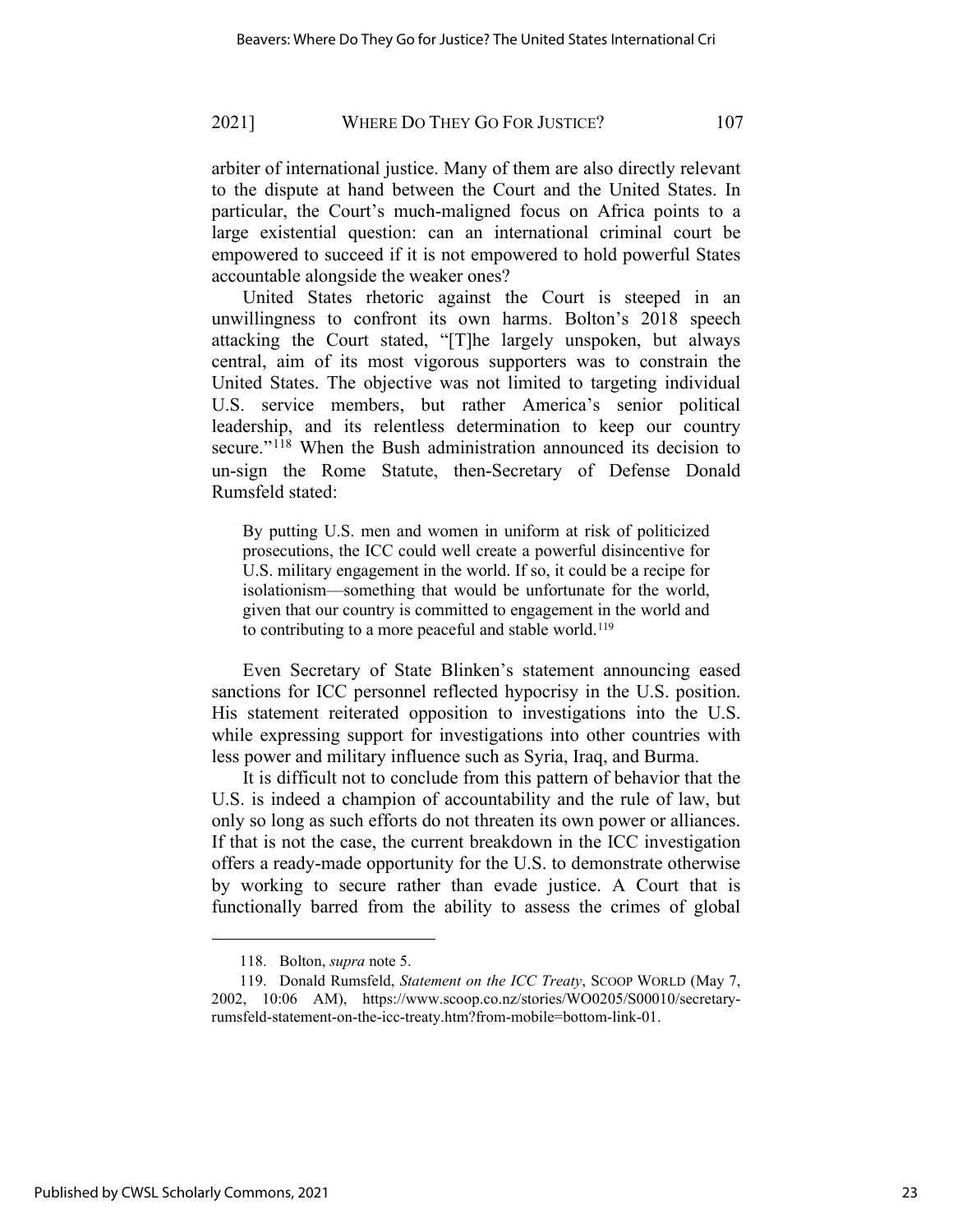superpowers will continue to be definitionally limited to focusing its prosecutorial pressure on everyone else. Most of the world's resources, people, and power belong to states that are not members of the ICC.[120](#page-23-0) Thus, the practical effect is a two-tiered system of international accountability that results in justice for some but impunity for the rest. Accordingly, the outcome is determined by the relative power of the states perpetrating the crimes.<sup>[121](#page-23-1)</sup> Such a system in turn reinforces global injustices of race, wealth, resources, and power, and renders the system itself unjust.

## V. HOW SHOULD THE UNITED STATES PROCEED?

The stakes are clearly far too high to maintain the status quo. How, then, should the U.S. government proceed amidst its ongoing tensions with the ICC and the Court's failure to ensure accountability for U.S. torture in Afghanistan and beyond? Two main paths exist moving forward.

# *A. Pathway One: Submit to Standards of Accountability Expected From Other Governments*

The Rome Statute's complementarity standard prohibits the Court from moving forward with investigations and prosecutions when the state in question is in the process of conducting its own genuine processes. This is a process that the United States has supported and even pushed for, including in Darfur, Uganda, and Libya. [122](#page-23-2)

<span id="page-23-0"></span><sup>120.</sup> David Bosco, *How to Respond When the International Criminal Court Goes After America,* LAWFARE (Dec. 3, 2017, 10:00 AM), [www.lawfareblog.com/](http://www.lawfareblog.com/how-respond-when-international-criminal-court-goes-after-america) [how-respond-when-international-criminal-court-goes-after-america.](http://www.lawfareblog.com/how-respond-when-international-criminal-court-goes-after-america)

<sup>121</sup>*. Id.* 

<span id="page-23-2"></span><span id="page-23-1"></span><sup>122.</sup> Examples of the United States supporting ICC prosecution of officials who have not been held accountable by their own governments include pushing for the indictment and celebrating the convictions of Lord's Resistance Army leader Dominic Ongwen from Uganda, voting in favor of a U.N. Security Council resolution authorizing the ICC to investigate human rights abuses in Libya under Muammar Gaddafi's government, and not vetoing a Security Council resolution authorizing investigation and prosecution of abuses in Darfur, Sudan. *See U.N. Security Council Refers Darfur to the ICC*, HUM. RTS. WATCH (March 31, 2005), [https://www.hrw.org/news/2005/03/31/un-security-council-refers-darfur-icc;](https://www.hrw.org/news/2005/03/31/un-security-council-refers-darfur-icc) *Libya: What the Security Council Has Done For Justice,* HUM. RTS. WATCH (March 1, 2011), [https://www.hrw.org/news/2011/03/01/libya-what-security-council-has-done](https://www.hrw.org/news/2011/03/01/libya-what-security-council-has-done-justice)[justice#;](https://www.hrw.org/news/2011/03/01/libya-what-security-council-has-done-justice) Ned Price, *Welcoming the Verdict in the Case Against Dominic Ongwen*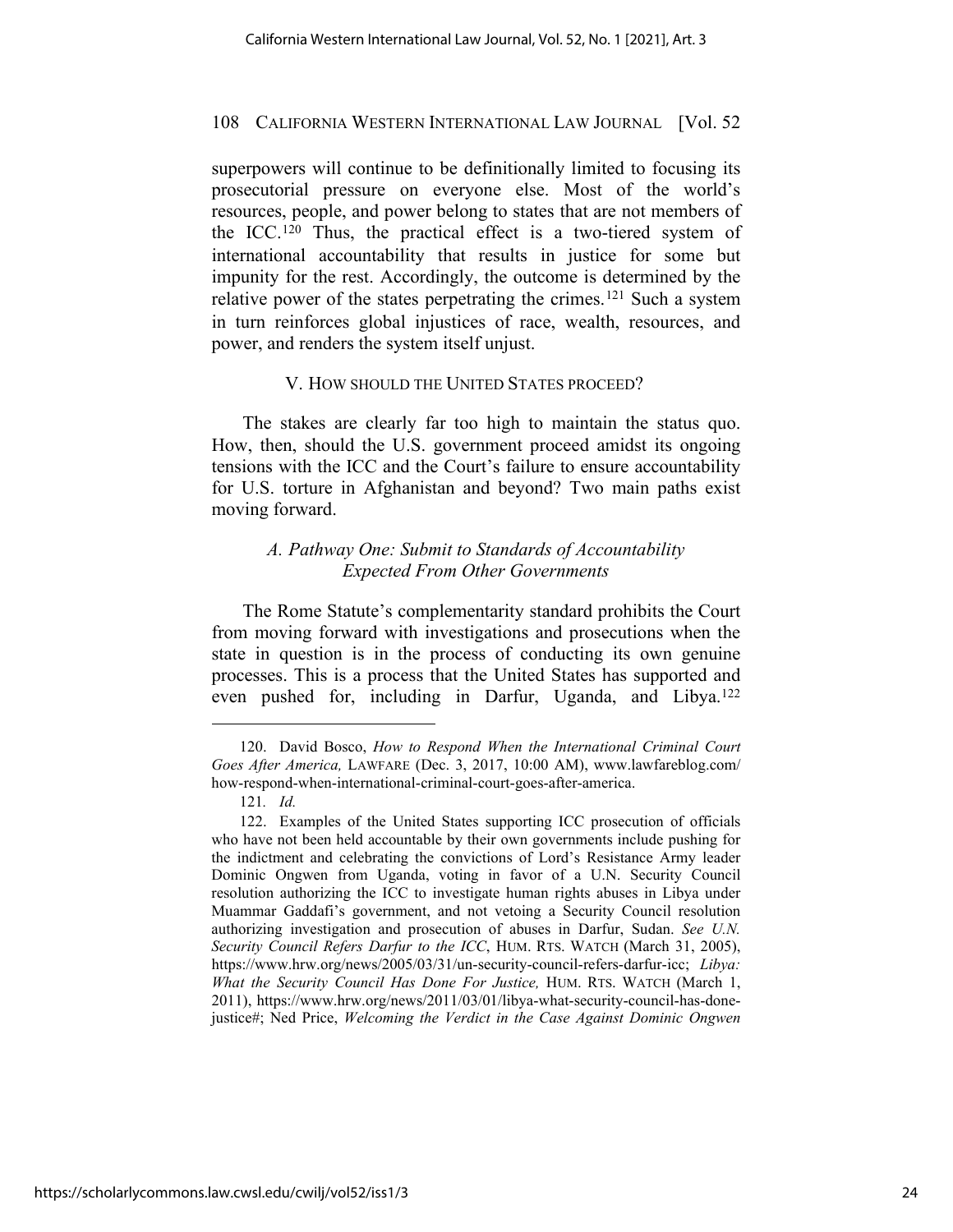Furthermore, this is a requirement for the U.S. through its other international legal commitments such as the Convention against Torture and Other Cruel, Inhumane or Degrading Treatment or Punishment ("CAT").<sup>[123](#page-24-0)</sup> When the Court entertained the idea of an investigation of U.S. actions in Afghanistan, the pushback to the Court's assertion of jurisdiction merely centered on the status of the United States as a non-member state. However, now that the Court seems to have ceased looking into U.S. behavior, the United States has three main options for salvaging the possibility of justice for its conduct in Afghanistan.

First, the U.S. government could publicly announce that it has already met the complementarity standard through its own investigations, which has led to a genuine decision not to prosecute those most responsible for the torture program. This option would require the U.S. government to disclose documents supporting this assertion, particularly from the closed Durham investigation.<sup>[124](#page-24-1)</sup> Information currently public indicates that no senior official has ever been criminally investigated for any crimes of torture.<sup>[125](#page-24-2)</sup>

Second, if unable to demonstrate that it has achieved complementarity in the form of a genuine investigation, another option would be for the United States to launch its own investigation. However, pursuing this option presents several obstacles. In the Military Commissions Act of 2006 ("MCA"), the U.S. Congress amended the War Crimes Act in a targeted effort to extend immunity to the perpetrators of post-9/11 torture.<sup>[126](#page-24-3)</sup> Additionally, officials would likely point to the OLC "torture memos" and assert that they

*for War Crimes and Crimes Against Humanity*, U.S. STATE DEP'T (Feb. 4, 2021), https://www.state.gov/welcoming-the-verdict-in-the-case-against-dominic-ongwenfor-war-crimes-and-crimes-against-humanity/.

<span id="page-24-0"></span><sup>123.</sup> The Convention Against Torture (CAT) not only prohibits the practice of torture but requires prosecution of offenders. G.A. Res. 39/46, art. 7.1., Convention against Torture and Other Cruel, Inhumane or Degrading Treatment or Punishment (June 26, 1987).

<sup>124.</sup> *See* Holder Press Release, *supra* not[e 79.](#page-13-6)

<span id="page-24-2"></span><span id="page-24-1"></span><sup>125.</sup> *Findings of the Detainee Abuse and Accountability Project*, HUM. RTS. WATCH (Apr. 26, 2006), [https://www.hrw.org/report/2006/04/25/numbers/findings](https://www.hrw.org/report/2006/04/25/numbers/findings-detainee-abuse-and-accountability-project)[detainee-abuse-and-accountability-project](https://www.hrw.org/report/2006/04/25/numbers/findings-detainee-abuse-and-accountability-project) [hereinafter "DAA Project"].

<span id="page-24-3"></span><sup>126.</sup> Military Commissions Act of 2006, Pub. L. No. 109-366, 120 Stat. 2633 (2006).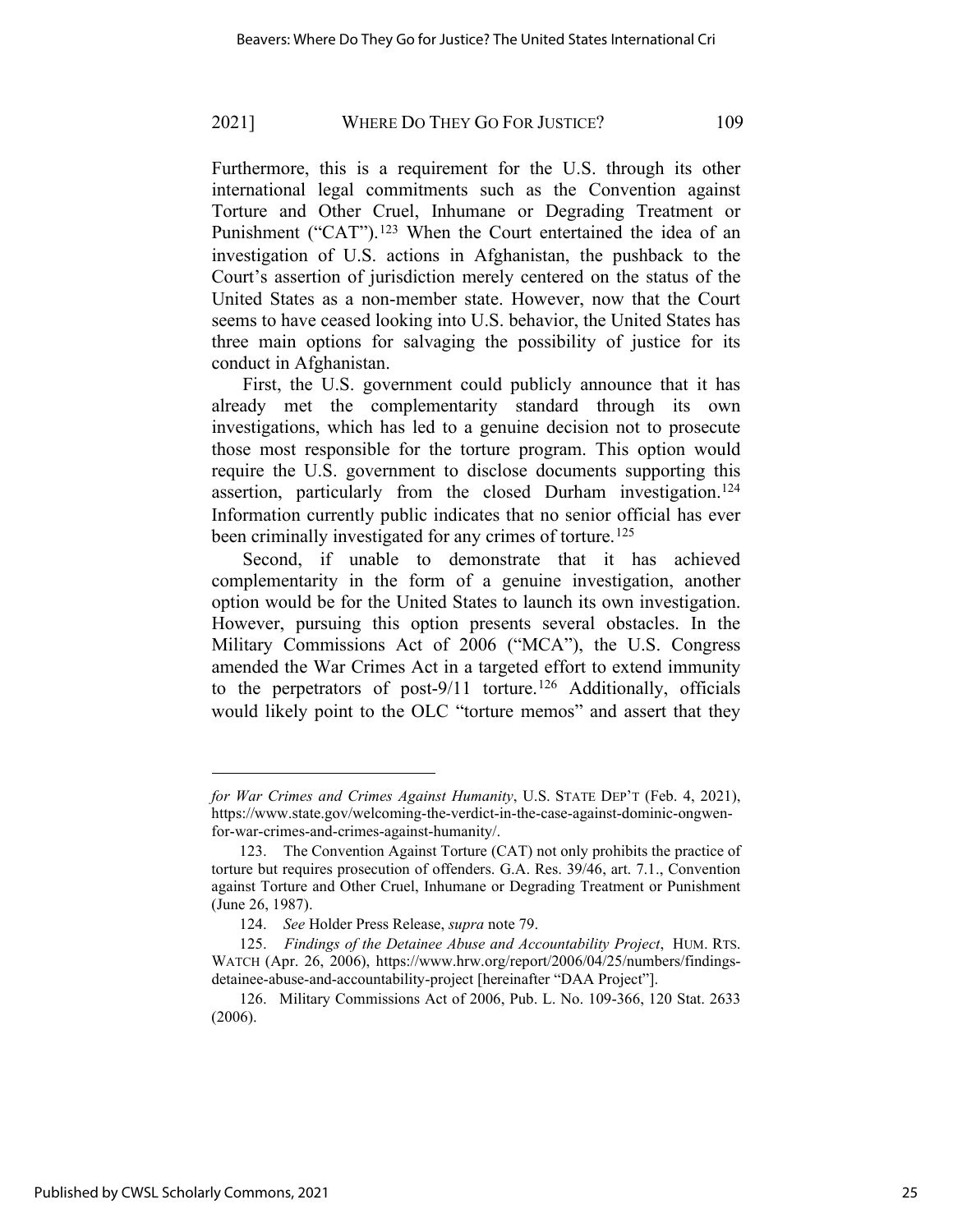relied on them in good faith in the defense of their actions.<sup>[127](#page-25-0)</sup> However, the provisions found in the MCA could be repealed, and even if they remained in place, a court would perhaps not uphold them as a lawful amnesty for such atrocities.

As to reliance on the OLC memos, it is far from certain that the Court would find them sufficient to excuse torturers from being held accountable for their actions. Their authors were found by the OPR to have committed malpractice in writing them, and they have long since been rescinded.<sup>[128](#page-25-1)</sup> Even the authors of the memo were doubtful their analysis would be upheld by a court, writing, "we cannot predict with confidence whether a court would agree with [our] conclusion," but assuring readers that "the question is unlikely to be subject to judicial inquiry."[129](#page-25-2) Regardless, the memo should not serve as a cover for those who wrote them, requested them, or acted outside their permissive scope. Fundamentally, the question is not whether prosecutions are certain to be successful, but instead the question rests on whether the United States is willing to pursue them at all. Moreover, complementarity does not necessarily require prosecutions. It may be acceptable for the United States to demonstrate a good faith criminal investigation that concludes with an official record of wrongdoing, even if no formal criminal charges are brought due to the legal obstacles at play.

The true limitation on this particular avenue is the total lack of political will. Reflecting on how the so-called "justice cascade" of international accountability has seemingly failed to affect the U.S., Kathryn Sikkink noted the continued power dynamics:

The United States has now entered into the debate that has been going on throughout the world for the last thirty years about the desirability of accountability. But because U.S. actions involved citizens from many countries, and took place on a global scale, the debate about accountability is a global debate. In the U.S. case, not

<span id="page-25-0"></span><sup>127</sup>*. United States: Investigate Bush, Other Top Officials for Torture*, HUM. RTS. WATCH (July 11, 2011), https://www.hrw.org/news/2011/07/11/united-statesinvestigate-bush-other-top-officials-torture.

<span id="page-25-1"></span><sup>128.</sup> Memorandum from Acting Assistant Att'y Gen. David J. Barron to the Att'y Gen., Withdrawal of Office of Legal Counsel CIA Interrogation Opinions (Apr. 15, 2009), [https://fas.org/irp/agency/doj/olc/withdraw-0409.pdf.](https://fas.org/irp/agency/doj/olc/withdraw-0409.pdf)

<span id="page-25-2"></span><sup>129.</sup> DAVID COLE, THE TORTURE MEMOS: RATIONALIZING THE UNTHINKABLE 272 (2009).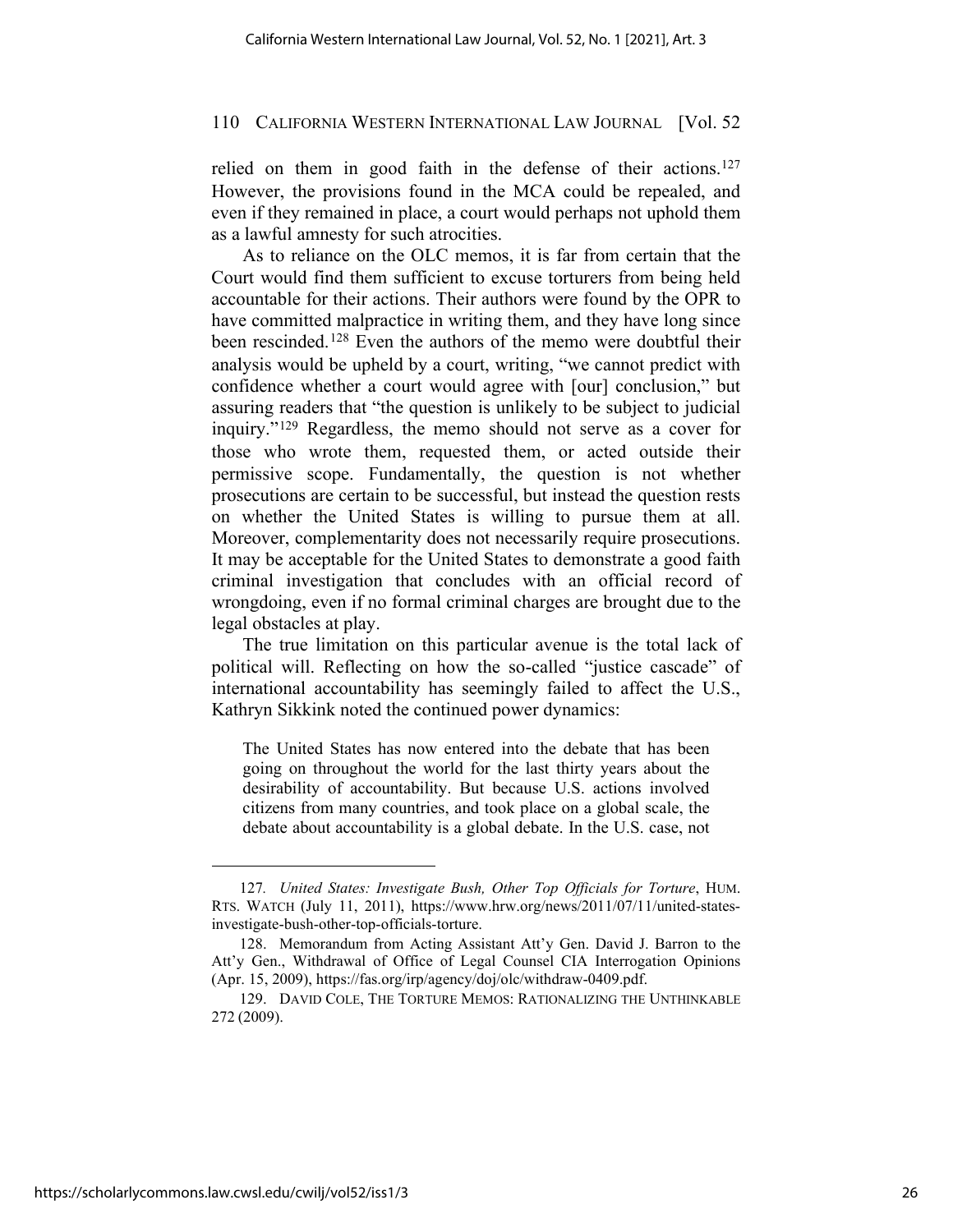only was there no 'ruptured' transition that undermined the power of the leaders of the previous regime, but the officials from the Bush administration . . . continue to be powerful actors in politics and the media. Human rights prosecutions have had greatest support where there are large numbers of national victims, willing to march in the streets demanding accountability for violations. In the United States, no one was marching in the streets. The victims of the human rights violations of the Bush administration were for the most part foreigners, with foreign names, and without large or active constituencies in the United States.[130](#page-26-0)

She nonetheless points out that the "the real test of international law and new norms will be their ability to influence the actions of even the most powerful States."[131](#page-26-1)

Third, the United States could fulfill its obligations by admitting it is "unable and unwilling" to hold its own citizens accountable for such atrocities pursuant to Article 17 of the Rome Statute, but would invite and cooperate with a renewed investigation by the International Criminal Court. However, this pathway comes with its own steep obstacles. One significant hurdle is the previously discussed American Servicemembers Protection Act, dubbed the "Hague Invasion Act."[132](#page-26-2) This statute remains in effect to this day and was enacted as part of the George W. Bush administration's multi-pronged campaign against the ICC to prohibit U.S. participation in the Court's efforts to investigate U.S. personnel.<sup>[133](#page-26-3)</sup> But, of course, this statute like any other can still be amended or repealed.

The true obstacle to submitting to the Court's jurisdiction is the massive amount of political capital that doing so would require. After decades of consistent anti-Court rhetoric by U.S. government officials, the American public and many political actors instinctively view the Court as a rogue actor that has long been conspiring to launch "politicized" prosecutions against U.S. forces for simply fulfilling what is framed as their proper role as a global military superpower.<sup>[134](#page-26-4)</sup> A decision to acquiesce to the Court's review would unquestionably spark intense backlash, heated debate, and possibly even panic. But as

<span id="page-26-0"></span><sup>130.</sup> KATHRYN SIKKINK, THE JUSTICE CASCADE 220 (2011).

<span id="page-26-1"></span><sup>131</sup>*. Id.* at 189.

<span id="page-26-2"></span><sup>132.</sup> ASPA, *supra* note [9.](#page-3-4)

<span id="page-26-3"></span><sup>133</sup>*. See* HUM. RTS. WATCH, *supra* note [10.](#page-3-5)

<span id="page-26-4"></span><sup>134</sup>*. See, e.g.,* Bolton, *supra* note [5.](#page-2-4)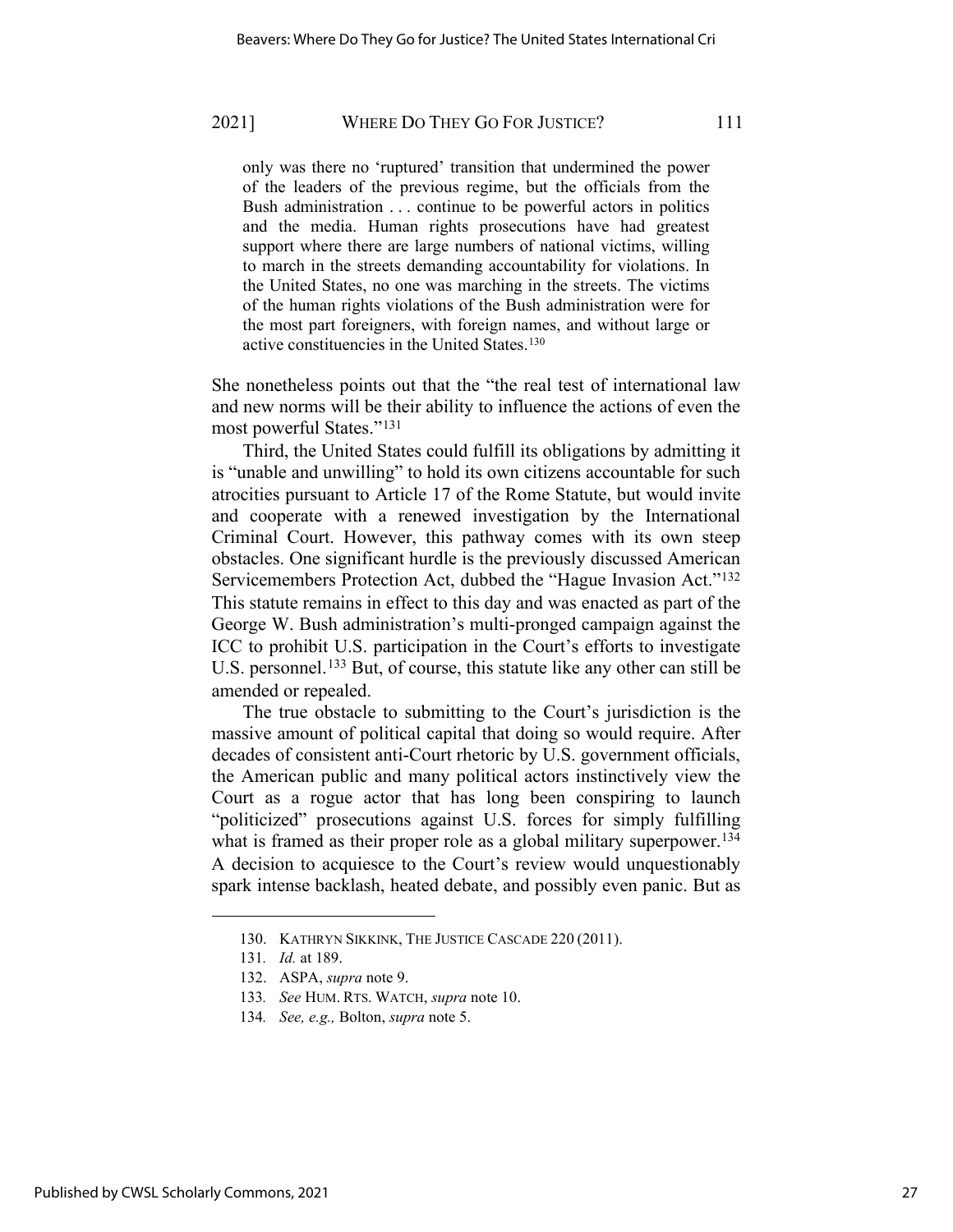Gen. Wes Clark, former supreme allied commander of NATO has insisted, the U.S. should welcome rather than fear the Court's scrutiny.<sup>[135](#page-27-0)</sup> Drawing on personal experience in having his actions reviewed by the International Criminal Tribunal for the former Yugoslavia when the tribunal assessed potential war crimes by NATO under his command in Kosovo, Gen. Wes Clark acknowledged that while it is indeed "uncomfortable," the "[g]reat nations are willing to face the truth, accept accountability, and admit their mistakes."[136](#page-27-1) 

The U.S. could set a precedent that no one is above the law, by acknowledging that it is unable or unwilling to hold its own officials accountable and by inviting the International Criminal Court's investigation accordingly. Conversely, any failure by the United States to administer truth or accountability through its own domestic channels or to cooperate in good faith with a Court investigation effectively serves as a final nail in the coffin for any remaining plausible deniability of the reality that international criminal justice selectively applies to some but not to all.

# *B. Pathway Two: Create an Equitable International Justice Mechanism*

There may be another pathway, but it would also require honesty and integrity in acknowledging the unjust present reality and spending the political capital that is necessary for change. If the U.S. is unwilling to hold itself to the same standards of accountability that are expected of other nations, the U.S. should endeavor towards setting a standard that it is willing to meet.

If the United States has a stated goal of serving as a world leader in the fight for human rights and against impunity for atrocities, the U.S. should lead an international diplomatic process to confront the reality that the current two-tiered system of international justice is inherently unjust. The U.S. should acknowledge its own role in creating that reality and commit to securing an equitable application of the law. Ideally, this would entail working with other global superpowers to advocate for and secure certain reforms to the ICC's

<span id="page-27-1"></span><span id="page-27-0"></span><sup>135.</sup> Wesley K. Clark, *The United States Has Nothing to Fear From the ICC,* FOREIGN POLICY (July 2, 2020, 4:45 PM), https://foreignpolicy.com/2020/07/02/theunited-states-has-nothing-to-fear-from-the-icc/.

<sup>136</sup>*. Id.*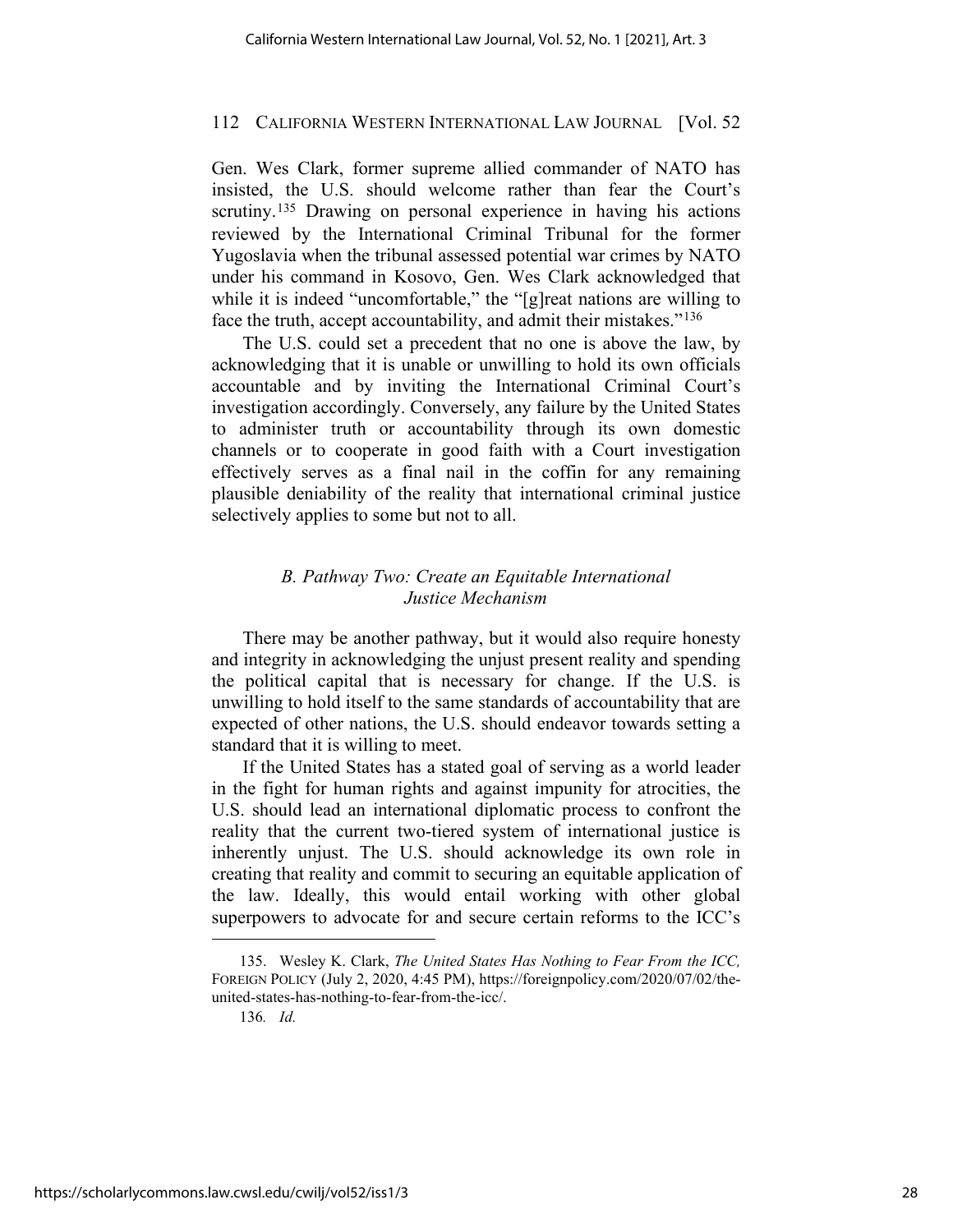procedures in exchange for ratification by those States of the amended Rome Statute. One key reform could include a codified expansion of the complementarity principle, in which multiple mechanisms for accountability could satisfy the requirement, including truth commissions, official apologies, restitution to victims, legal reforms to prevent future abuses, or a combination thereof. One concern that would likely arise from this proposal is whether an expanded complementarity principle would water down the standard of international justice and effectively diminish the Court's ability to secure high-level prosecutions. But in truth, this concern is already the present reality. So long as it operates without the cooperation of global superpowers, the Court is severely limited in its ability to prosecute and convict rogue actors. Thus, the Court is effectively barred from operating a system in which no one is above the law. It is under the status quo that powerful human rights abusers are shielded from any consequences at all, let alone criminal prosecution. Under an expanded complementarity system, perpetrators would at least be forced to reckon with their abuses in some manner that gainfully contributes to the cause of international justice.

Samuel Moyn predicted that "strong and wealthy nations are never going to legally mandate their own loss of superiority and money—and no court will dare call them enemies of mankind for not doing so."[137](#page-28-0) This may perhaps be the case. If it is, and global superpowers led by the United States are unwilling to enter even into a reformed international criminal justice system, then it is difficult to imagine the sustainability of the core ICC model in the long term.

The Court will likely succumb to its many critiques, and will eventually be forced to recognize the impossibility of facilitating a permanent system for criminal justice that applies to some but not to all. Indeed, some critics believe this would be a just outcome, and that a model of individual criminal prosecutions is not the right mechanism with which to right the wrongs of global atrocities. Martti Koskenniemi is one such critic, who believes the trials of a few can never address the scale of the suffering, and that:

[W]hen trials are conducted by a foreign prosecutor, and before foreign judges, no moral community is being affirmed beyond the elusive and self-congratulatory 'international community.' Every

<span id="page-28-0"></span><sup>137.</sup> SAMUEL MOYN, HUMAN RIGHTS AND THE USES OF HISTORY 68 (2014).